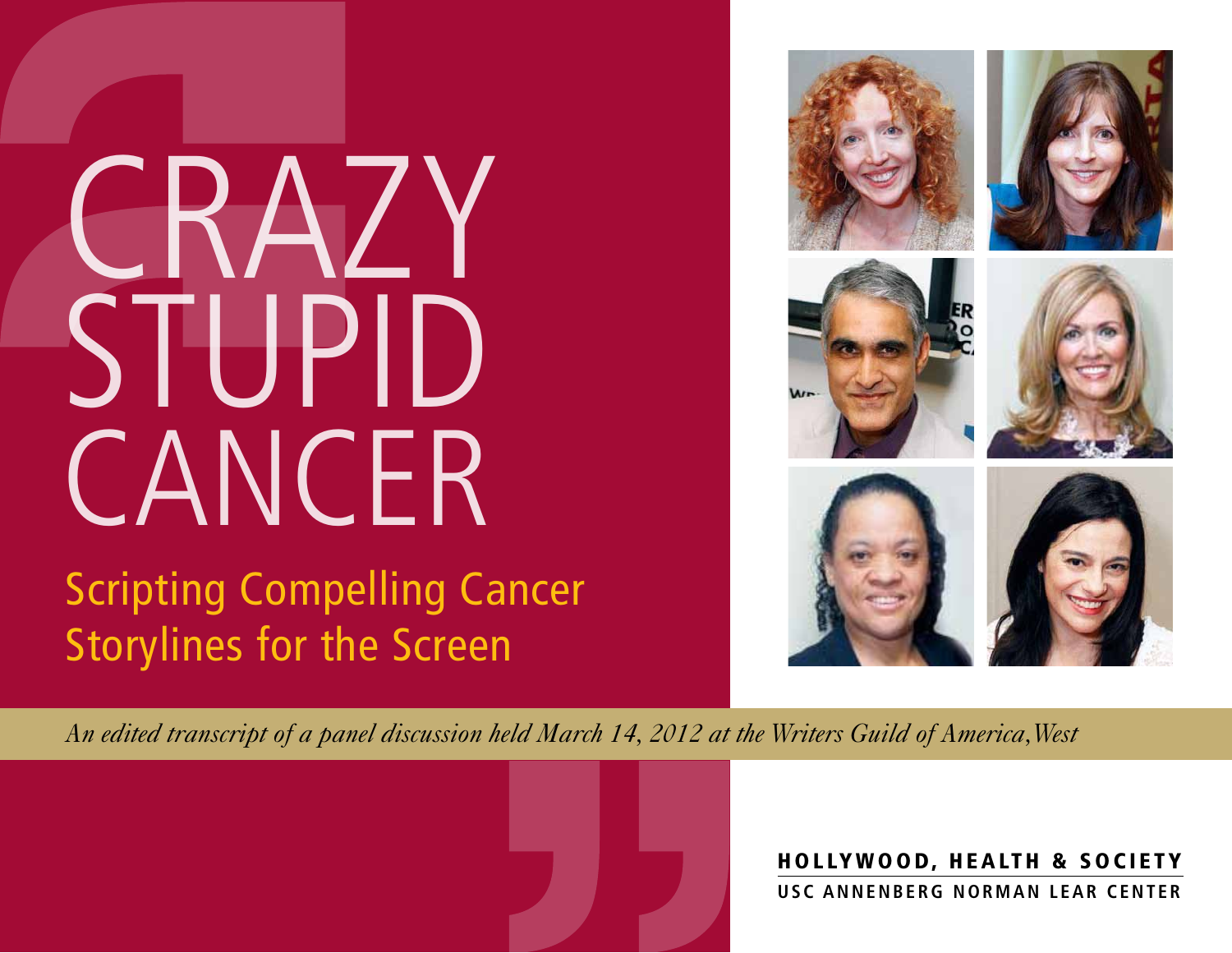# USC ANNENBERG The Norman Lear

# **The Norman Lear Center**

The Norman Lear Center is a nonpartisan research and public policy center that studies the social, political, economic and cultural impact of entertainment on the world. The Lear Center translates its findings into action through testimony, journalism, strategic research and innovative public outreach campaigns. On campus, from its base in the USC Annenberg School for Communication & Journalism, the Lear Center builds bridges between schools and disciplines whose faculty study aspects of entertainment, media and culture. Beyond campus, it bridges the gap between the entertainment industry and academia, and between them and the public. Through scholarship and research; through its conferences, public events and publications; and in its attempts to illuminate and repair the world, the Lear Center works to be at the forefront of discussion and practice in the field.

# For more information, visit [www.learcenter.org](http://www.learcenter.org)

# **HOLLYWOOD** HEALTH & **SCIETY**

# **Hollywood, Health & Society**

Hollywood, Health & Society (HH&S), a program of the Norman Lear Center, provides entertainment industry professionals with accurate and timely information for health storylines. Funded by the Centers for Disease Control and Prevention, The Bill and Melinda Gates Foundation, The California Endowment and the National Institutes of Health, HH&S recognizes the profound impact that entertainment media have on individual knowledge and behavior. HH&S supplies writers and producers with accurate health information through individual consultations, tip sheets, group briefings, a technical assistance hotline, panel discussions at the Writers Guild of America, West, a quarterly newsletter and Web links to health information and public service announcements. The program also conducts extensive evaluations on the content and impact of TV health storylines.

For more information, visit [www.usc.edu/hhs](http://www.usc.edu/hhs)

 $\rightarrow$  To watch a video of the full panel discussion, part of the HH&S outreach to writers, **[click here](http://www.youtube.com/watch?v=2Mw5poPi_AA)**.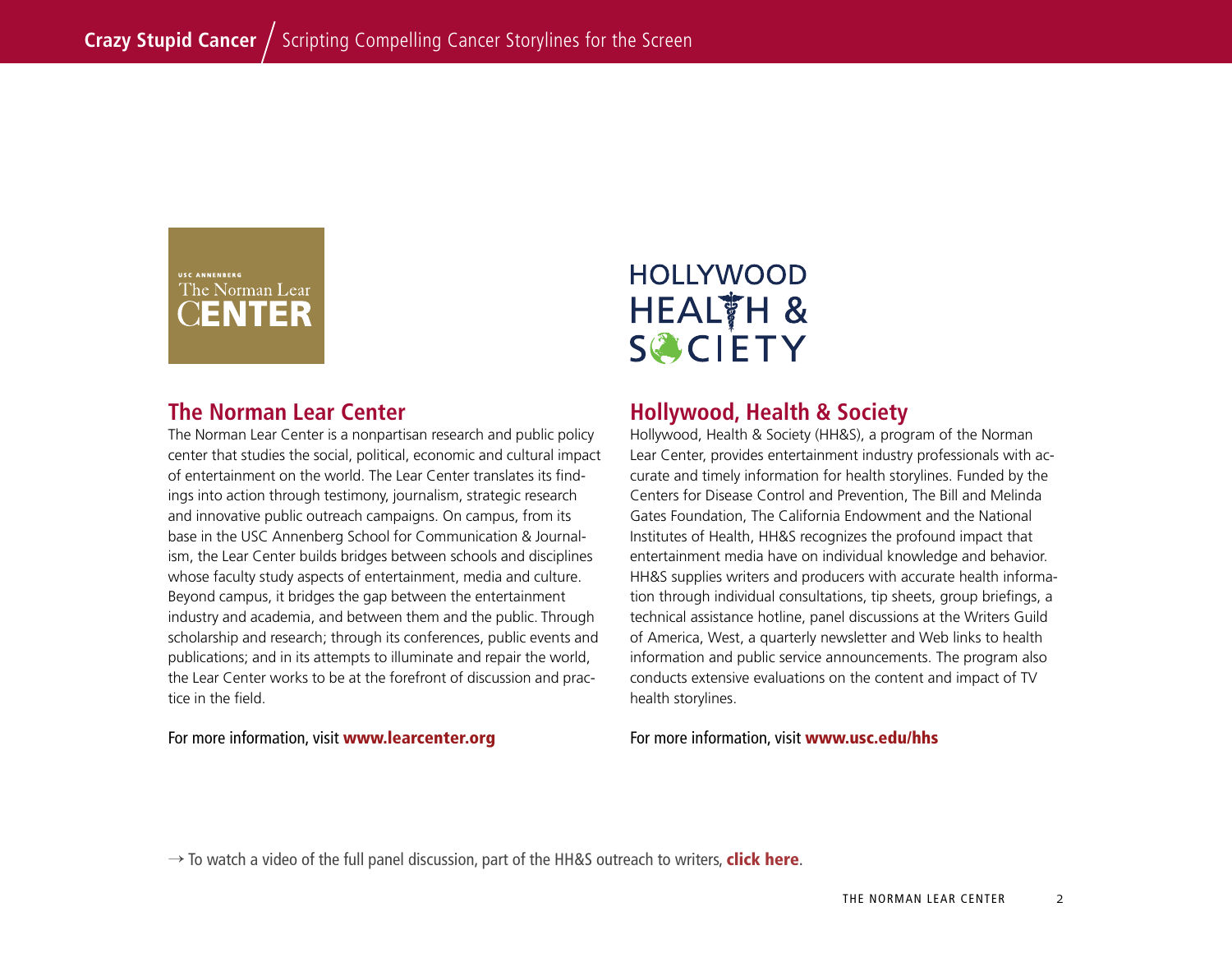ParticipantsEND **The Co** Partic



**Dr. Lisa C. Richardson** | Dr. Richardson became the Associate Director of Science in the Division of Cancer Prevention and Control at CDC in Atlanta in January 2010. She oversees the research and scientific content of the Division's programs and products. The Division administers the only organized screening program for low-income uninsured women in the United States, the National Breast and Cervical Cancer and Early Detection Program (NBCCEDP). The Division also administers the National Program of Cancer Registries, which in collaboration with the National Cancer Institute's Surveillance, Epidemiology and End Results program, covers 99% of the U.S. population for cancer incidence. Her research focuses on access to cancer care, systems of care, health-related quality of life during cancer treatment, health disparities and racial discrimination and breast cancer treatment patterns of care. Dr. Richardson graduated from the University of North Carolina in 1989, and completed internship, residency and fellowship training at the University of Florida. In addition, she received her master's degree in epidemiology from the University of Michigan in 1997. She is board certified in internal medicine and medical oncology and continues to see oncology patients at the Atlanta Veterans Administration Medical Center.



**Jessica Queller** | Queller is a television writer and producer whose credits include "Gossip Girl," "Gilmore Girls," "Ed," "One Tree Hill" and "Felicity." In 2004, Queller wrote an Op-Ed piece for The New York Times about inheriting the BRCA gene mutation from her mother. The article led Jessica to subsequently write a memoir, "Pretty Is What Changes," published by Random House. Queller has appeared extensively on TV and radio speaking of her personal experience. Appearances include "Nightline," "Good Morning America," "Tavis Smiley" and "NPR Morning Edition," among others. Queller also regularly speaks to groups around the country on the topic of cancer prevention.



**Dr. Vijay Trisal** | Dr. Trisal is a surgical oncologist at City of Hope who has special interest in all cancers, specifically breast and gastrointestinal cancers. His research focus is based on melanoma and sarcomas, which are cancers of the connective tissue. Dr. Trisal is involved in multiple clinical trials and heads the tumor board in sarcoma to discuss and plan treatment of the challenging and rare tumors. After receiving his medical degree from the University of Kashmir in India, Dr. Trisal studied immunology at Wayne State University in Michigan. He completed his general surgical residency at Providence Hospital in Michigan and went on to join the prestigious fellowship in surgical oncology at the City of Hope National Medical Center. His interest in melanoma and sarcoma led his research team in the pursuit of further markers and genetic changes in melanoma, and it was part of his work that led to the dis-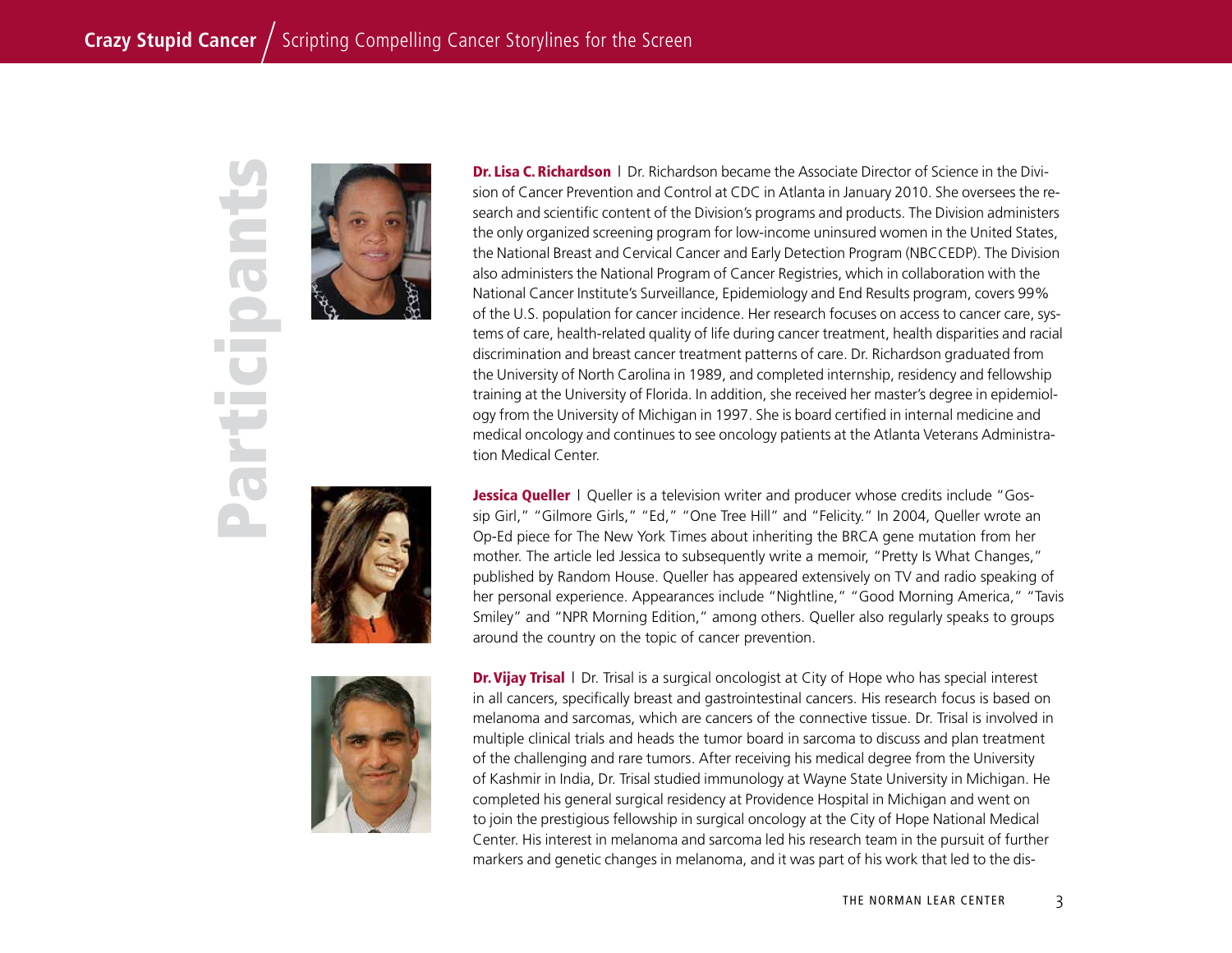ParticipantsDe pe **The Company** Partici

covery of new genes that are implicated in melanoma progression and which can be targeted in treatment. He is a member of several medical societies, including the American College of Surgeons and the Society of Surgical Oncology. Dr. Trisal has written and contributed to a number of journal research articles, book chapters, abstracts and video presentations, and has won numerous awards for his work.

**Darlene Hunt** | Hunt is an actor-writer and creator-executive producer of the critically acclaimed and award-winning hit series on Showtime, "The Big C." Originally from Louisville, Hunt studied theater at Northwestern University outside Chicago, the Royal National Theatre in London and the British American Drama Academy in Oxford. She starred with Sean Hayes (from TV's "Will & Grace") in "Platonically Incorrect," a play that she also wrote. It was staged in Los Angeles and New York, and was later developed into a pilot by ABC. After writing nine more pilots for various networks, her series "The Big C," starring Laura Linney, debuted on Showtime in August 2010 to much acclaim. It returned for its third season on April 8, 2012. Hunt has previously co-starred with Ted Danson on ABC's "Help Me Help You" and on the big screen she has played opposite Jude Law and Lily Tomlin in David O. Russell's film "I Heart Huckabees." Other film credits include "A Lot Like Love" with Ashton Kutcher; "Idiocracy," directed and written by Mike Judge; and "The Merry Gentleman," directed by Michael Keaton. She's had recurring roles recently on TV's "Parks and Recreation" and "Suburgatory," and has appeared in numerous commercials.



Patti Carr | Carr is the co-executive producer and showrunner of The CW's "90210." She went to high school in St. Louis with Lara Olsen, fellow co-executive producer of "90210." A few years later, after reconnecting in Los Angeles, Carr and Olsen worked for several years in half-hour comedy, including five years on the show "Reba." They then made the switch to hour-long television when they shot a pilot for CBS, a remake of the British one-hour romantic comedy, "NY-Lon." Prior to "90210," Carr and Olsen were co-executive producers on "Till Death" and "Private Practice." Most recently, they served as co-executive producers of the critically acclaimed CW drama "Life Unexpected." Carr currently lives in Los Angeles.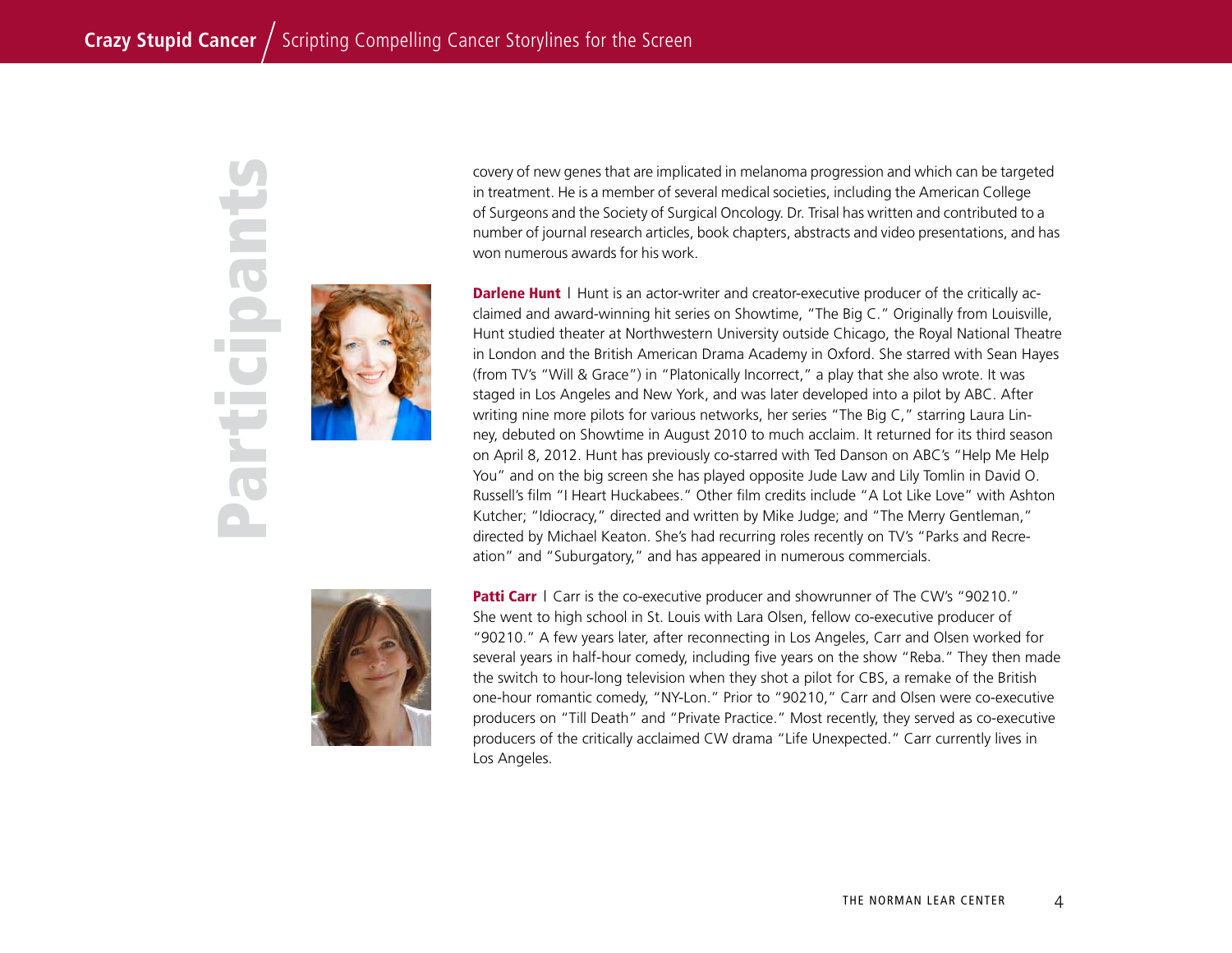Participants**Saueo The Company** Partic



**Sandra de Castro Buffington** | Buffington is director of Hollywood, Health & Society, a program of the USC Annenberg Norman Lear Center. Her work with Hollywood's entertainment industry inspired 221 health and climate storylines for television, film and new media in 2011, and her research demonstrates the impact that entertainment media have on individual knowledge and behavior. She is known for her award-winning work in global health, entertainment education and social transformation, with nearly 30 years of experience in global health, entertainment and emergence technologies, much of it working internationally. Buffington was recently named one of the "100 Most Influential Hispanics" in America by Poder magazine, and has received numerous other honors and awards, including the USAID Maximizing Access and Quality Outstanding Achievement Award for her health and social change programs, and Brazil's Award for Leadership in developing the Bahia State Reproductive Health program. Her vasectomy promotion campaign in Brazil won seven international advertising awards, including a Bronze Lion at the Cannes Film Festival. She is a former associate faculty member at the Johns Hopkins University Bloomberg School of Public Health.



Martin Kaplan | Kaplan is the Norman Lear Center founding director and a former associate dean of the USC Annenberg School, and holds the Norman Lear Chair in Entertainment, Media and Society. A summa cum laude graduate of Harvard in molecular biology, a Marshall Scholar in English at Cambridge University, and a Stanford PhD in modern thought and literature, he was Vice President Walter Mondale's chief speechwriter and deputy presidential campaign manager. He has been a Disney Studios vice president of motion picture production, a film and television writer and producer, a radio host, print columnist and blogger.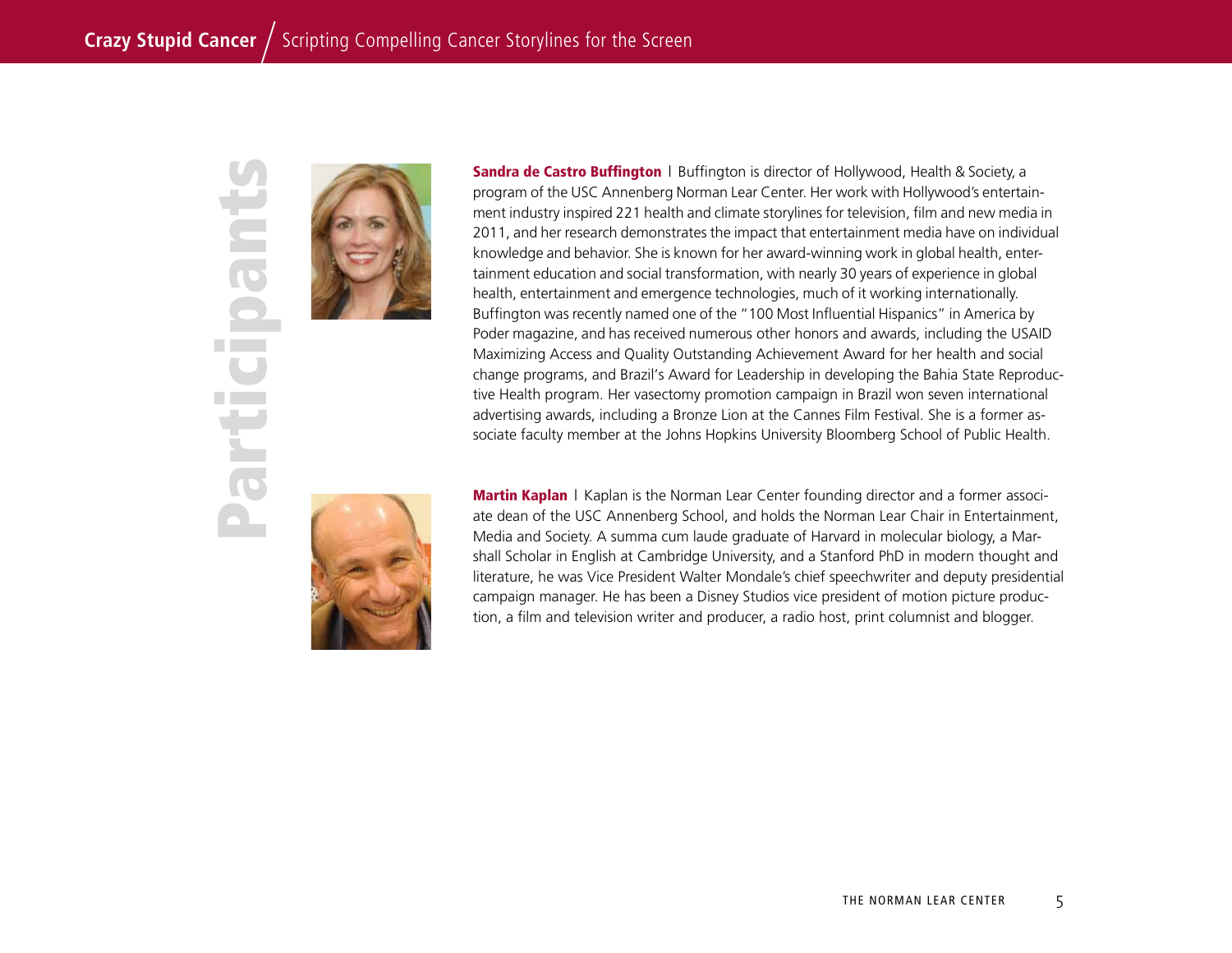**Martin Kaplan**: We're named after Norman Lear for two important reasons. One is he's been incredibly generous to the work that we've done, and the other is that I can't think of a better name to symbolize the kind of stuff that we care about, which is using entertainment to inform, to enlighten, to inspire, to discuss, to start fights, to end fights, and all the ways in which you can be engaged in the world through the vehicle of entertainment.

So tonight we're going to have a panel that will focus on cancer, and to introduce it will be the director of our Hollywood, Health & Society program. She is joined tonight by lots and lots of people who are staff and volunteers of Hollywood, Health & Society and of the Lear Center. They do an amazing job. We're really grateful for their dedication, and the leader of Hollywood, Health & Society to kick things off, Sandra de Castro Buffington.

# **Sandra de Castro Buffington:** Thank you, Marty.

## [Applause]

So welcome, everyone, and thank you, all, for joining us. As many of you know, Hollywood, Health & Society has been working with Hollywood's creative community for more than 10 years now. We actually help writers connect with medical experts to access accurate medical information for their scripts.

And this year we actually launched the signature Storybus Tour

series, and there's some people here tonight with us who were on our first tour to East L.A., where we met former gang members, children who had been impacted by violence, and we met some of the innovative leaders and programs that are helping them. We also this year took a group of writers and producers overseas to India and to South Africa to help them learn about global health in a local context.

So tonight we are so pleased to bring together this incredible panel of experts to talk to us about one of the most important health topics of our time. Cancer affects people of all ages, all walks of life, and can be found in every country in the world. Who in this room has not been impacted by cancer? Some of us are survivors, others

"Who in this room has not been impacted by cancer? Some of us are survivors, others have family members who have been affected by the disease, and some of us have simply witnessed our favorite characters on the screen grappling with cancer." **– SANDRA DE CASTRO BUFFINGTON, HH&S DIRECTOR**

have family members who have been affected by the disease, and some of us have simply witnessed our favorite characters on the screen grappling with cancer.

We've seen a huge surge in storylines about cancer. It's the basis for Showtime's "The Big C," AMC's "Breaking Bad," and it factors as an important storyline on the CW Series "90210." People who have had cancer are leading the way with innovative programs, like Fran Drescher's Cancer Schmancer Movement, and [the] I'm Too Young for This! Cancer Foundation.

Did you know there are 24 cancer survivors' gardens in the United States? I visited the one in Chicago. They were established by Rich-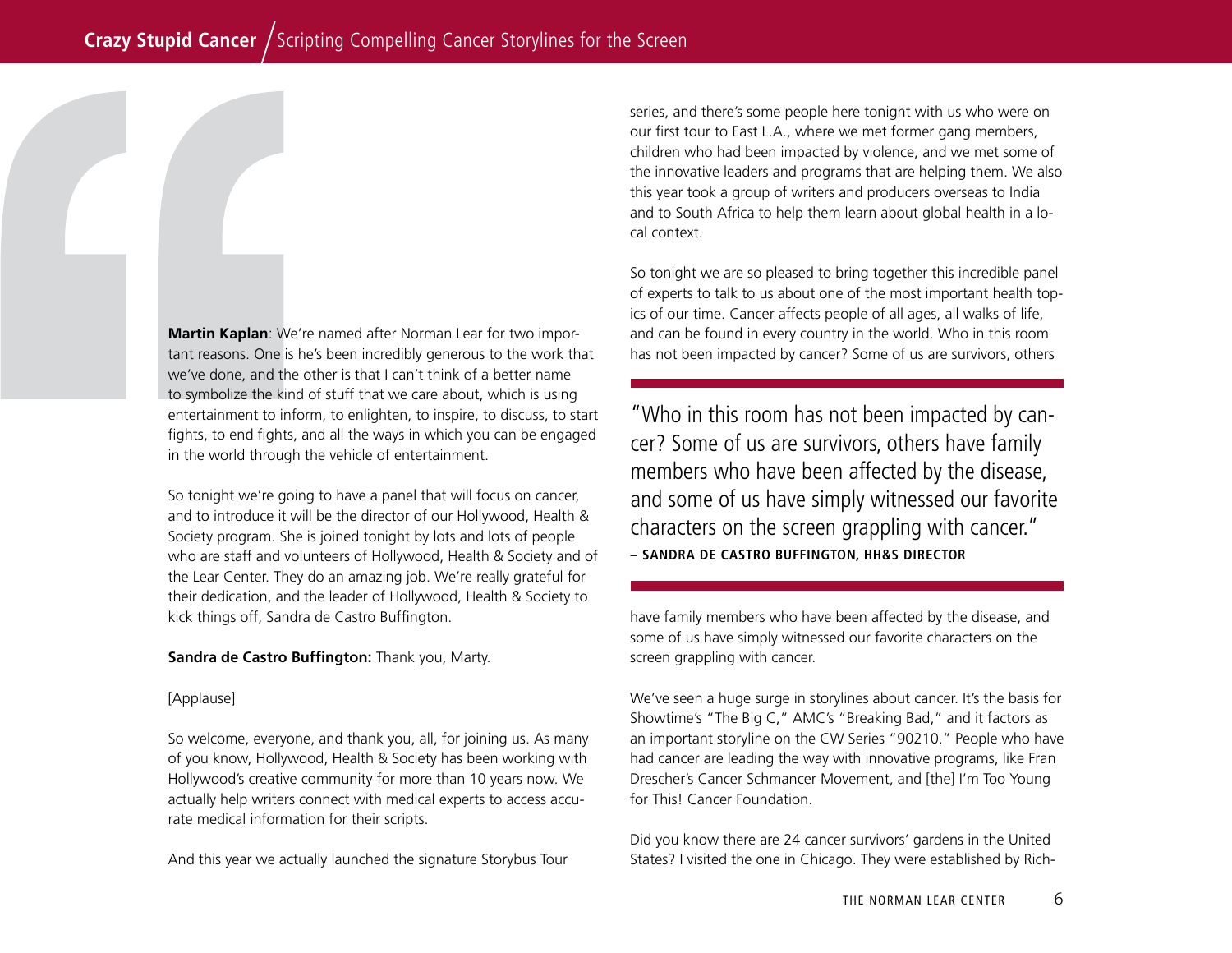# **Crazy Stupid Cancer** / Scripting Compelling Cancer Storylines for the Screen

ard Block, who survived what he had been told was terminal lung cancer. He and his wife set up these gardens to help others fight and recover from cancer, and they're—all the parks include a positive mental attitude walk, and they have inspirational messages and informative messages, like Realize that cancer is a life threatening disease but some beat it, make-up your mind that you will be one of those who do.

Another is 11 million Americans have been diagnosed with cancer, more than 7 million are considered cured. Cancer is the most curable of all chronic diseases. An adjacent road to recovery includes bronze plaques with advice for people undergoing treatment. A survivor, Marsha Smith, said cancer is not a death sentence, but rather it's a life sentence, it pushes one to live.

So before I introduce our keynote speaker tonight, I'd like to share with you a clip from a recent segment on CNN's "TV Tackles Cancer." Let's take a look.

# [Video]

**Video speaker:** Cancer's come out of the closet, making itself comfortable in pop culture.

**Video speaker:** But we no longer say the word cancer in a hushed tone.

**Video speaker:** And raising its profile big time in Hollywood, super charged by big stars going public with their battles and giving cancer a glamorous face. "Nurse Jackie"—Edie Falco—had it in real life, and even Dr. Oz got a scare he shared on the show.

**Video speaker:** And I saw that power and the not knowing, especially over that weekend, what it was going to be, it just shakes you up.

**Video speaker:** In fact, flip through the TV channels and try not to find somebody famous playing someone with cancer, talking about



it, or living through it in their own real life.

**Video Speaker:** I think I was very fortunate to have the diagnosis come right towards the end of the fourth season, so I was able to just get all my ducks in a row and start the treatment when we ended.

**Video speaker:** "Dexter"'s Michael C. Hall beat back Hodgkin's lymphoma this year, and Maura Tierney will return to TV in a new show, "The Whole Truth," after breaking from "Rescue Me" for breast cancer treatment.

**Video speaker:** I don't think there's anyone we know who hasn't been afflicted—who hasn't felt this with their family, in some way.

**Video speaker:** Bryan Cranston just plays a terminal cancer patient who resorts to drug dealing to support his family in "Breaking Bad." The irreverent tone was nearly too much for TV two

*Panel members: Dr. Vijay Trisal (left), Dr. Lisa Richardson, Darlene Hunt, Sandra de Castro Buffington, Jessica Queller and Patti Carr.*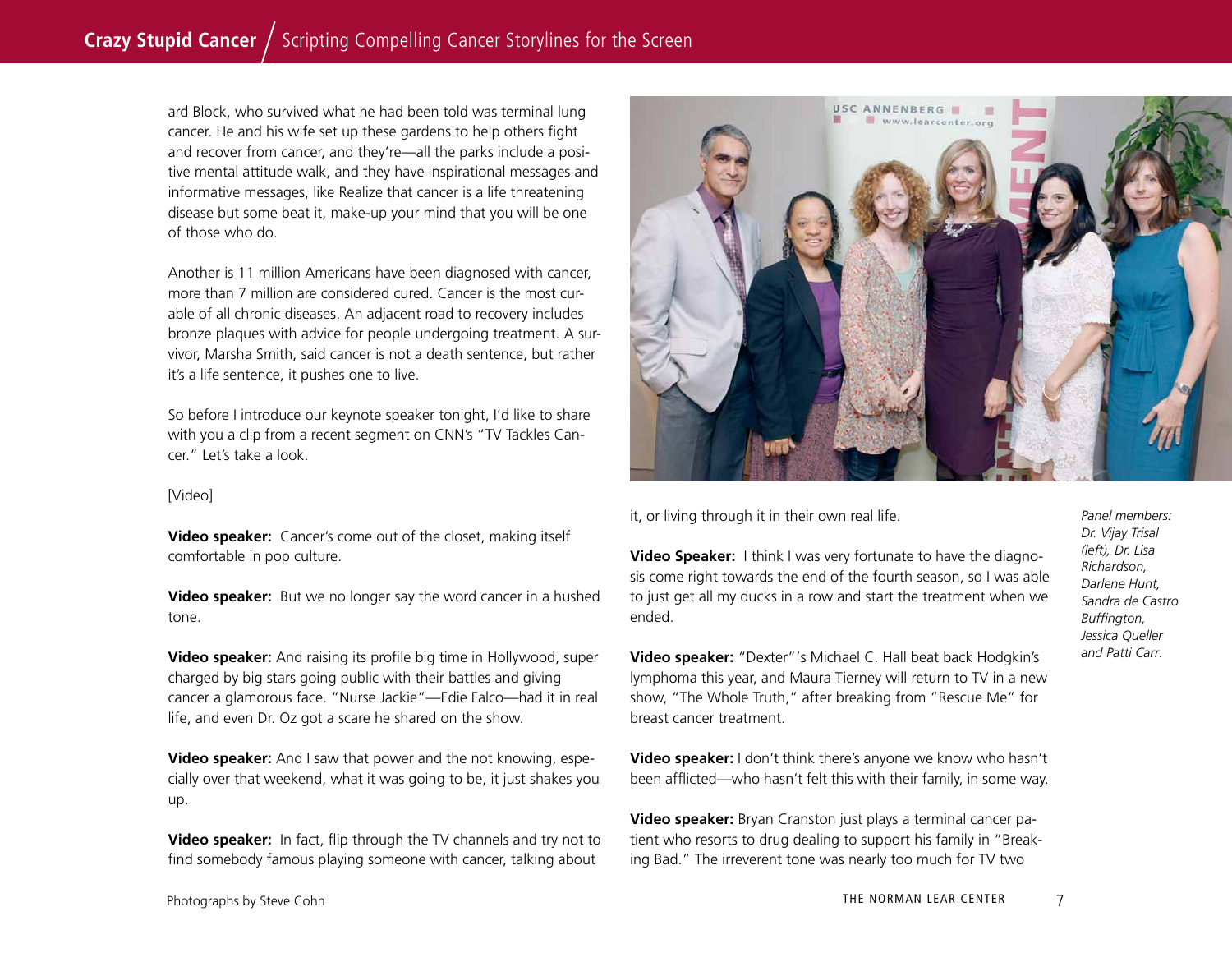years ago as it premiered, recalls his co-star.

**Video speaker:** When this show was about to air we got a lot of flak.

**Video speaker:** But today the brand-new show, "The Big C," starring Laura Linney, can make cancer a comedy.

**Video speaker:** She's diagnosed with stage four melanoma.

**Sandra de Castro Buffington [in video]:** Fifteen years ago there was a lot of stigma around cancer. People did not talk about it the way it's talked about today.

**Video speaker:** The fact that we are seeing more cancer theme storylines on scripted shows, as diverse as "Mad Men" and "Army Wives," is by design, according to the director of a program called Hollywood, Health & Society, based at the University of Southern California.

**Sandra de Castro Buffington [in video]:** We have seen overall an increase in health storylines on television. We have a TV monitoring project, and we know that we're also seeing an increase in cancer storylines.

**Video speaker:** They've been partnering with Hollywood producers and writers on health-related scripts for the past eight years.

**Sandra de Castro Buffington [in video]:** The reason this is important is we know that two-thirds of regular viewers of television report learning something new about a disease or how to prevent it from TV shows.

**Video speaker:** And even Gene Simmons' rocker family might have taught us something when they were dealt a shocking cancer blow this season on their A&E reality show.



[Applause]

**Sandra de Castro Buffington:** They did a good job. Well, since film and television are powerful forces for social change, we're here tonight to consider the role of TV cancer storylines. And, as writers, you have the opportunity first and foremost to entertain, but you can also inspire and teach viewers about preventing, treating, and overcoming cancer.

So to speak with us about the facts about cancer I'd like to welcome and introduce our keynote speaker, Dr. Lisa Richardson. Dr. Richardson is the associate director of science in CDC's Division of Cancer Prevention and Control. There she oversees the research and scientific content of the programs. Her division administers the only organized breast and cervical cancer screening program for low-income, uninsured women. The division also administers the National Program of Cancer Registries, which in collaboration with a National Cancer Institute program covers 99% of the U.S. popula-

*Sandra de Castro Buffington introduces the panel: "As writers, you have the opportunity first and foremost to entertain, but you can also inspire and teach viewers about preventing, treating and overcoming cancer."*

[Video ends]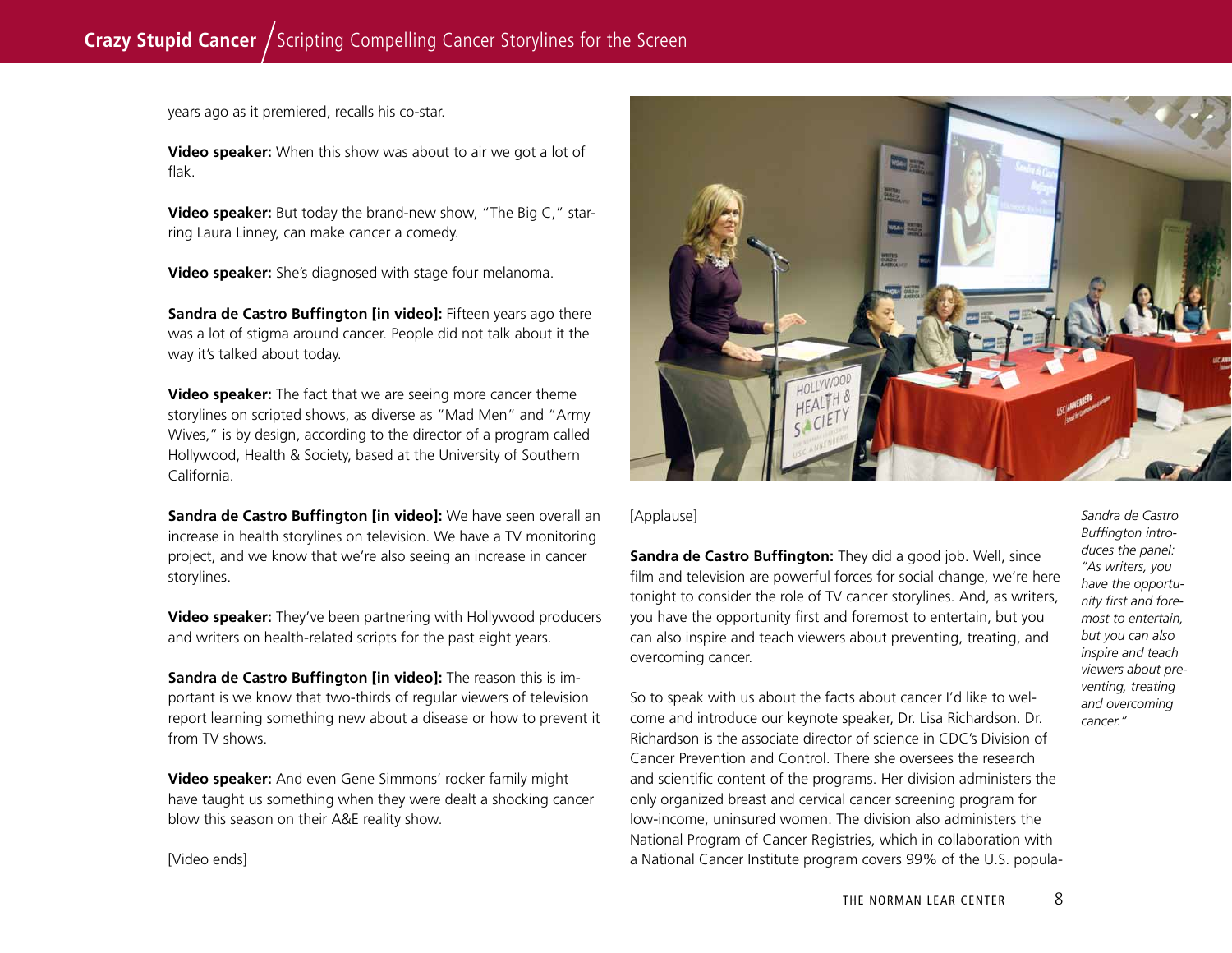tion for cancer incidents. Her research focuses on access to cancer care, systems of care, health related quality of life during cancer treatment, health disparities and racial discrimination, and breast cancer treatment patterns of care.

Dr. Richardson graduated in medicine from the University of North Carolina and completed her internship, residency and fellowship training at the University of Florida. She's board certified in internal medicine and medical oncology, and continues to see cancer patients at the Atlanta VA Medical Center. So please join me in giving a warm welcome to Dr. Richardson.

# [Applause]

**Dr. Lisa Richardson:** Thank you. As you said, cancer is compelling and we all know someone with cancer, and within your lifetime a child born today—one in two boys and one in three girls will develop cancer at some point in their life. There's about 1½ million cancer patients diagnosed in this country a year and about 12 million survivors now at the last count, the data that came out last year. And there's like a million people have lived longer than 25 years with cancer or after a diagnosis.

And it struck me what you said, it's very interesting, it is a curable disease. There is an opportunity to cure people, but you don't cure high blood pressure. You treat it, you manage it. You don't cure diabetes. You treat it, you manage it. But you can cure cancer.

Keeping in mind—and there are one or two survivors in the room who are going to speak—that survivors do have to deal with the side effects of those treatments, which lead to a whole another set of problems. And the CDC is really working very hard—with a national action plan for cancer survivors, working with Lance Armstrong and other groups—to address the needs of cancer survivors.

In my mind cancer is sort of a two-sided coin, so to speak. There's the glamorous side of all these new therapies, it's wonderful, we're curing people. But as a public health person the real goal is for

people never to get cancer at all, and that is the non-glamorous part of cancer prevention, where we're trying to make sure that people know that they should eat right, protect themselves from the sun, exercise, don't smoke, those types of things. And that isn't very glamorous.

And one of the comments that has been made to me in the past is, you don't really believe you're going to get people to change their behaviors, do you? Well, of course I do. In my mind it's one person at a time, if I could get one person to stop smoking that's a suc-

"As a public health person the real goal is for people never to get cancer at all, and that is the non-glamorous part of cancer prevention, where we're trying to make sure that people know that they should eat right, protect themselves from the sun, exercise, [and] don't smoke." **– DR. LISA RICHARDSON, CDC**

cess, I don't have to get a million to stop smoking, but that is the ultimate goal: to get us all on the page where we're not smoking.

In particular, CDC's Office of Smoking and Health is launching a campaign—tomorrow, actually—on looking at, depicting a real person who has been affected by tobacco.

The one I saw today on KABC was a woman who had a stroke and her husband was caring for her. She was 100% total care, and she was probably in her mid-50s. And the other thing we don't realize is that if you are a smoker you get those conditions usually 10 to 15 years earlier than you would have otherwise, so you would have a stroke at 50 instead of 65 or 70. You would have a heart attack at 55 rather than 65 or 70. And if you're a younger person that means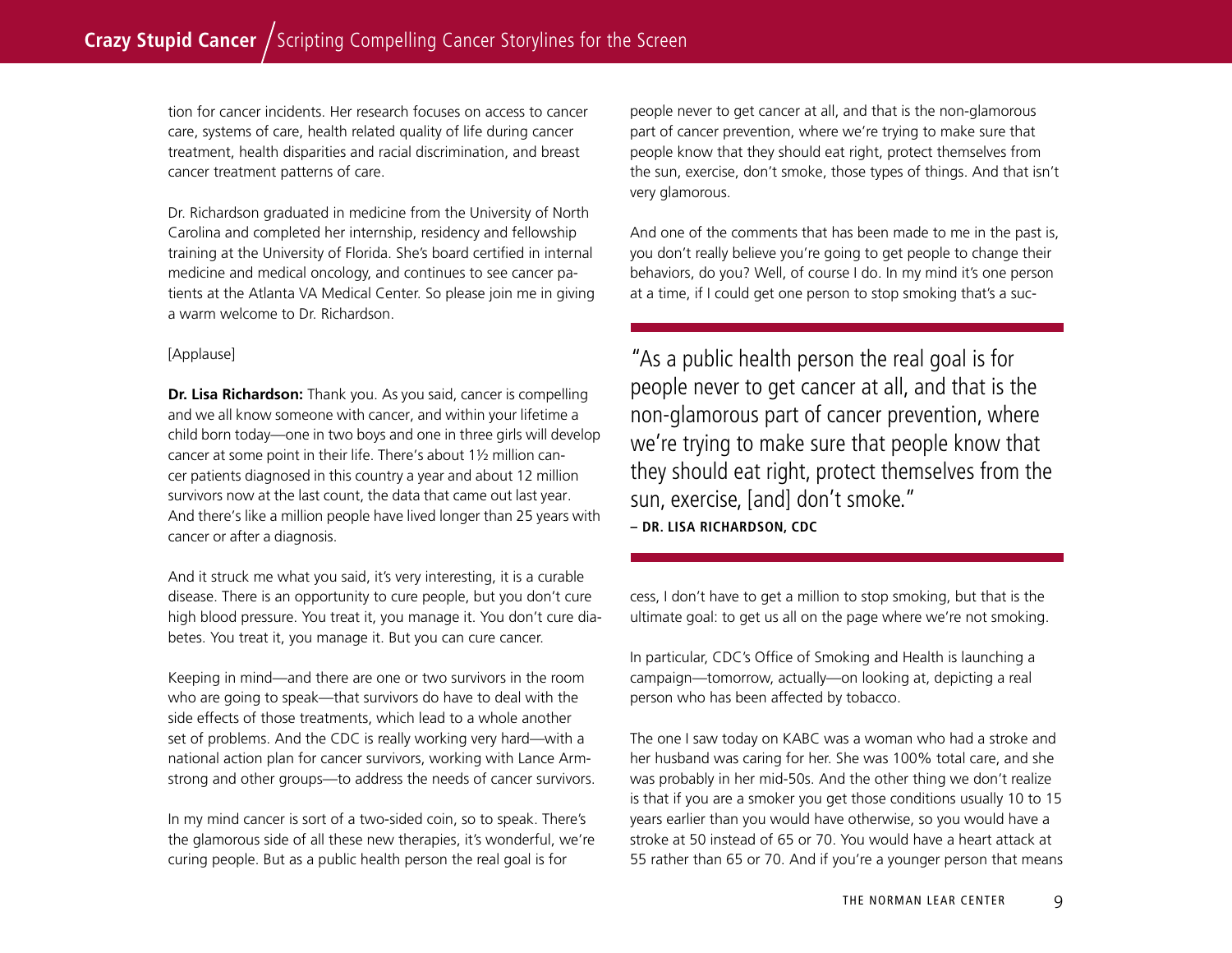you have children, you know, you really have a lot of reasons not to do that or not to continue with those behaviors.

We, at CDC, have a report coming out at the end of this month about obesity and cancer. And I think I would say most people don't know that there's a link between being overweight and developing cancer. So the real interesting thing—the report is coming out at the end of March—the real interesting thing in there is that the overall cancer rates are coming down, but those related to obesity are actually still increasing. And some of them are increasing quite rapidly—kidney cancer, esophageal cancer, pancreatic.

So there's work to be done there, as well, to maintain a normal weight. And we've switched our focus to stop hammering people about becoming thin, but to maintain a weight, try to lose 5% to 10%, not massive amounts of weight. And I'll confess that that's one of my constant struggles is the 10 to 15 up and down. I've probably lost that about 50 times in my lifetime.

About a third of children and adolescents are currently overweight in the United States of America. That's just unbelievable. And twothirds of adults are. Which means those cancers related to that will most likely continue to increase. And so that, to me, is a place that we can go, but how do you make those messages just sexy? How do you make them resonate with people? How do you—I know what I'm supposed to eat and I still struggle with doing it every day or doing it right every day or doing the best I can.

Our division, as Sandra said, is also a leader in cancer screening. Timely testing for breast, colorectal and cervical cancer will lower your chance of dying from these cancers. And half of the improvement that we've seen over the last two to three decades is strictly from screening. Therapy works, as well, and it gets you the other 50%, but screening and treating what you find has really made inroads in those areas.

I think public health has made significant contributions, increasing the number of survivors, which is a wonderful accomplishment,



but now we must switch to the discussion of how do we prevent them from happening in the first place, which as I said earlier is the real cure. One of the things I dislike about the message around smoking is that cigarettes are an addiction, just like every other addiction, and we have to raise it to the level of not just being a nasty habit, but being something that people really do need help, sometimes medications, counseling. It's not just about willpower. So that's something else we have to keep in mind, to stop blaming the victim, which occasionally happens.

Presenting information in a way that resonates with the public is critical to our mission of preventing cancer, and we believe we can achieve this goal by working in partnership with Hollywood, Health & Society and the writers. And we'd be more than happy to help you tell a compelling story or help us to tell one, as well. So, that's all I have. Thank you.

[Applause]

*Dr. Lisa Richardson, a cancer specialist with the Centers for Disease Control and Prevention, talks about lifestyle changes that can help people avoid diseases such as cancer and diabetes.*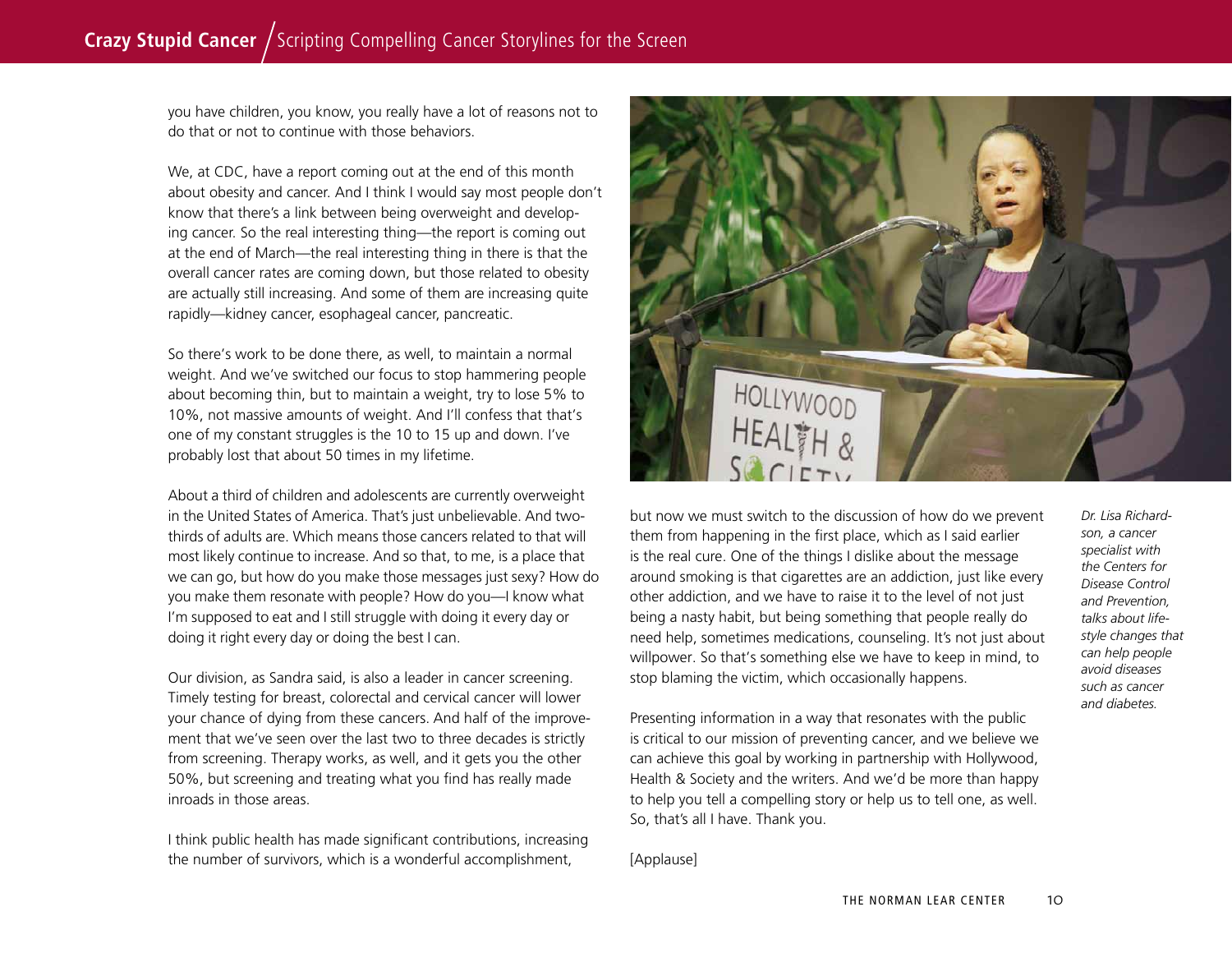**Sandra de Castro Buffington:** Thank you very much. I'm now going to introduce our panelists. And I'm very pleased to introduce Darlene Hunt, creator and executive producer of the critically acclaimed and award-winning hit series on Showtime, "The Big C." Darlene is also an actor and a writer. Originally from Louisville, Hunt studied theater at Northwestern University, the Royal National Theatre in London, and the British American Drama Academy in Oxford.

She starred with actor Sean Hayes in "Platonically Incorrect," a play that she also wrote. It was staged in Los Angeles and New York, and was later developed into a pilot by ABC. After writing nine more pilots for various networks, her series "The Big C," starring Laura Linney, debuted on Showtime in August of 2010 to much acclaim, and it returns for its third season starting on April 8th this year.

Hunt has previously co-starred with Ted Danson on ABC's "Help Me Help You," and on the big screen she has played opposite Jude Law and Lily Tomlin in David O'Russell's film, "I Heart Huckabees." She has many other film and TV credits, and has also appeared in numerous commercials. So welcome, Darlene.

# [Applause]

Next, I'd like to introduce Dr. Vijay Trisal, surgical oncologist from City of Hope Hospital. Dr. Trisal has a special interest in all cancers, most specifically breast and GI cancers. His research is based on melanoma and sarcomas, which are cancer of the connective tissue. Dr. Trisal is involved in multiple clinical trials and heads the Tumor Board. I'm not sure that's something I'd want to head, but the Tumor Board in Sarcoma to discuss and plan treatment of challenging rare tumors.

After receiving his medical degree from the University of Kashmir in India, Dr. Trisal studied immunology at Wayne State University in Michigan. He completed his general surgical residency at Michigan's Providence Hospital, and went on to join the prestigious fellowship in surgical oncology at the City of Hope National Medical Center.

His interest in melanoma and sarcoma led his research team in the pursuit of markers and genetic changes in melanoma, and it was part of his work that led to the discovery of the new genes that are implicated in melanoma progression and can be targeted in treatment. So Dr. Trisal has won numerous awards for his work, so welcome.

# [Applause]

Next I'm very glad to introduce Jessica Queller. Jessica is a television writer and producer, whose credits include "Gossip Girl," "Gilmore Girls" and "Felicity." In 2004 Jessica wrote an Op-Ed piece for The New York Times about inheriting the BRCA gene mutation from

"Presenting information in a way that resonates with the public is critical to our mission of preventing cancer, and we believe we can achieve this goal by working in partnership with Hollywood, Health & Society and the writers." **– DR. LISA RICHARDSON, CDC**

her mother. Jessica followed the article with a memoir on the same subject called "Pretty Is What Changes," and it's a beautiful book, and there are a few copies on the table if they're not already gone, so I recommend it to everyone.

Jessica has appeared extensively on television and radio, speaking of her personal experience as a carrier of the BRCA mutation. Appearances include "Nightline," "Good Morning America," "Tavis Smiley" and "PR Morning Edition," and others. And Jessica also regularly speaks to groups around the country on the topic of cancer prevention, and we're so glad to have you with us today.

[Applause]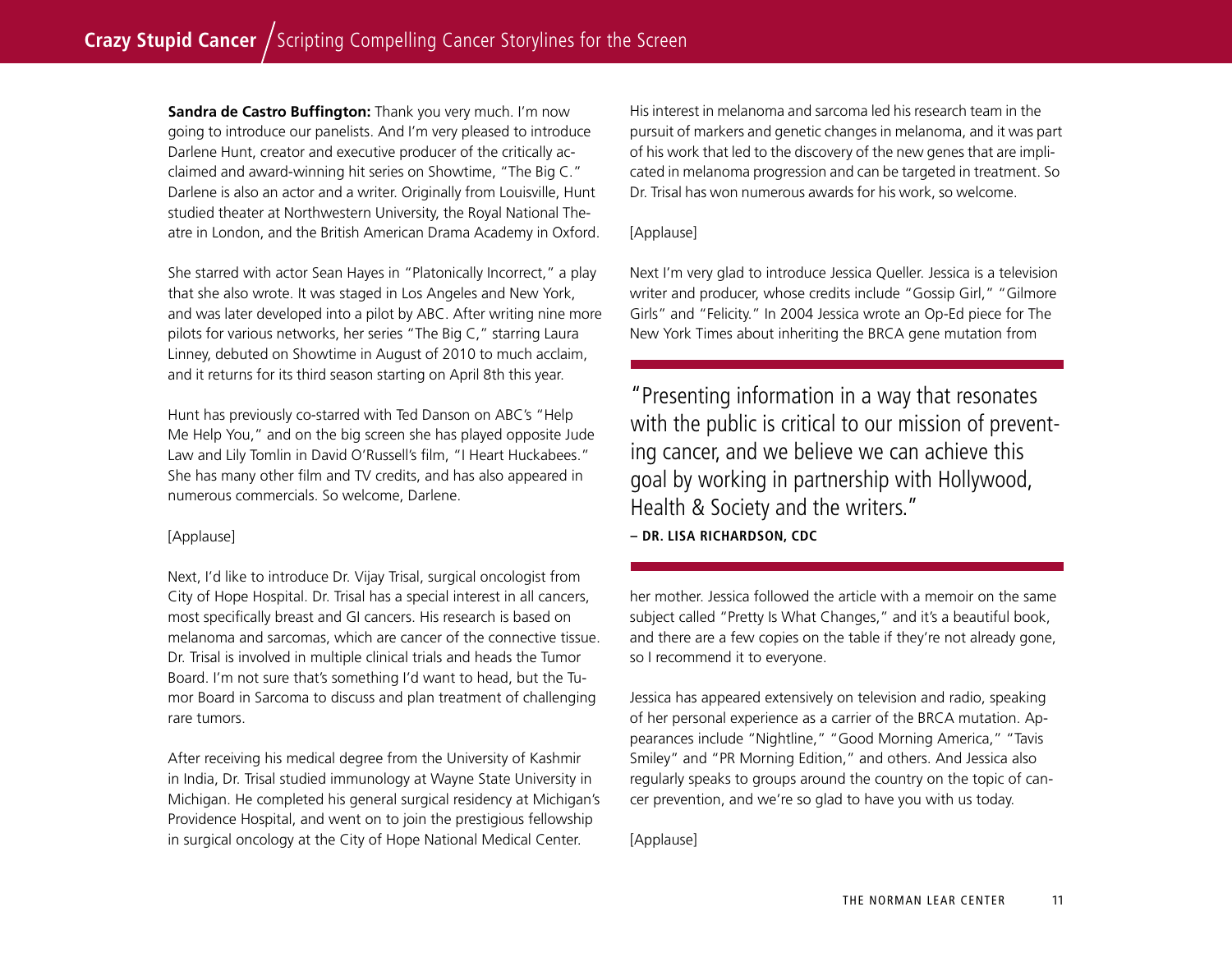# **Crazy Stupid Cancer** / Scripting Compelling Cancer Storylines for the Screen

And last, but definitely not least, I'm pleased to introduce Patti Carr. Patti is the co-executive producer and show runner of the CW's hit show, "90210." She went to high school in St. Louis with her fellow co-executive producer of "90210," Lara Olsen. And after reconnecting in L.A., Carr and Olsen worked for several years in halfhour comedy, including five years on the show "Reba." They then made the switch to hour-long television when they shot a pilot for CBS, a remake of the British one-hour romantic comedy, "NY-LON."

And prior to "90210" Carr and Olsen were co-executive producers on "Till Death" and "Private Practice." Most recently they served as co-executive producers of the critically acclaimed CW drama, "Life Unexpected." So we're so glad to have you here, welcome.

# [Applause]

So tonight we're going to hear from our panelists, and then we'll have some questions and answers from the audience. And we're going to start by hearing from Darlene Hunt, creator and executive producer of "The Big C," and we're going to start by watching a clip of her show. So let's take a look.

# [Video]

**Video Speaker:** And I could do chemo, but I'd just be buying a little more time and it would mean a lot of people taking care of me, and it's just not my thing. You know what makes me feel better, though, if I'm being honest, it makes me feel better to think that we're all dying, all of us. And when you have a kid you expect that you'll die before they do, I mean even though you try not to think about it, at least you hope to God you do.

So if I think about it that way, hey, I'm living the dream! I'm here all year! Performing at Stage 4! Oh, come on, fun—you've got to give it up for me a little bit, it's kind of funny, death comedy. I'm warning you that this laughter might turn into a sob in a second.

Yes, there it goes. As long as I'm being raw and vulnerable here, I



might as well tell you I'm feeling very much in love with you right now. It could just be gratitude. You want to see my boobs? No one else seems to give a shit.

[Song: "This Little Light Of Mine"]

[Video ends]

[Applause]

**Darlene Hunt:** A little tidbit, that dog died two weeks after we shot that scene of dog heart cancer. It was irony, the cruel, cruel irony, but death comes to us all, doesn't it?

And now I'm so paranoid having so many experts in the room, I was like—I'm like what does Dr. Trisal think of that X-ray, is that the right reason, appropriate X-ray, does that give her enough time?

*Darlene Hunt, the creator of "The Big C," recounts how she came up with the idea for her Showtime series about a woman who has terminal cancer.*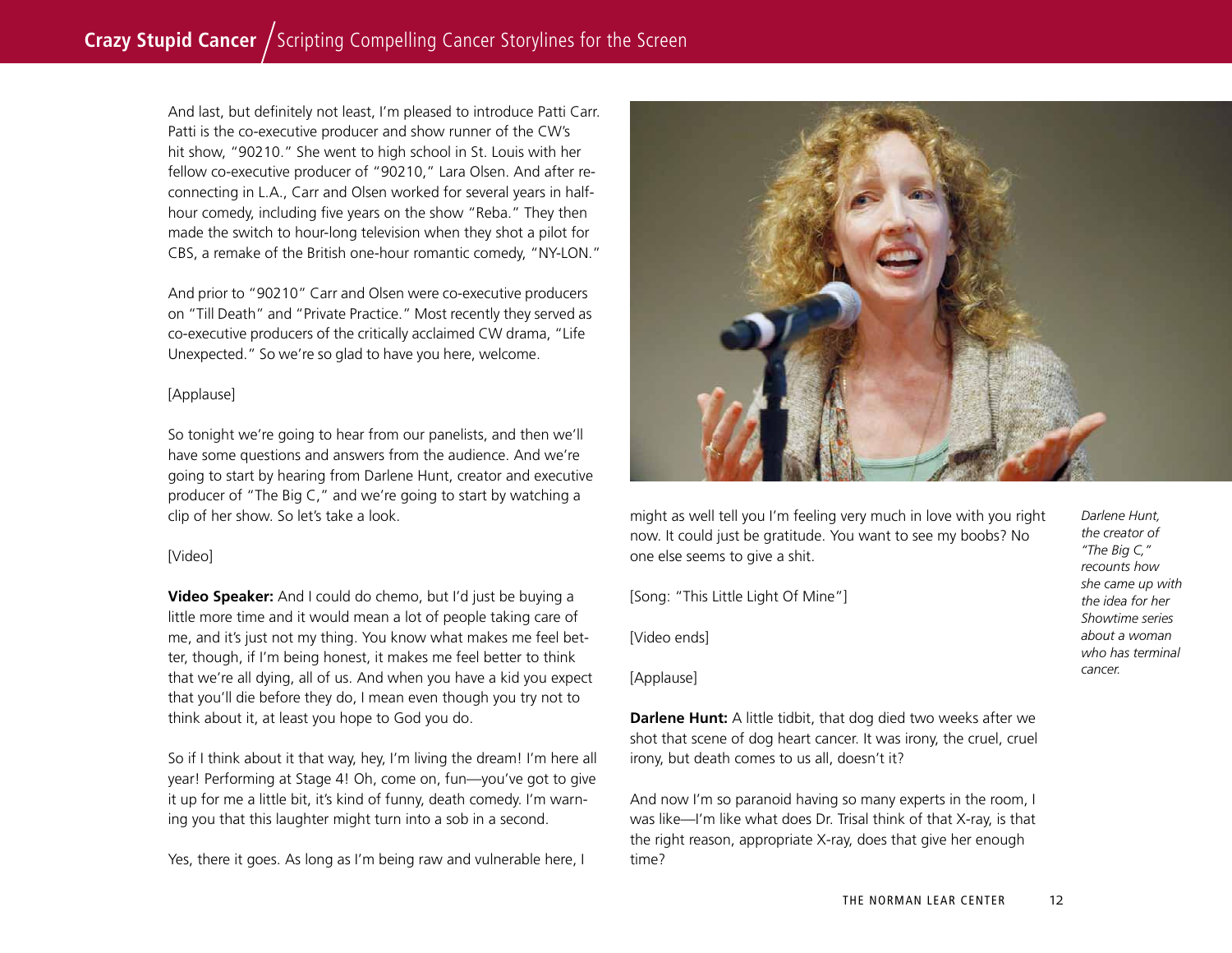**Dr. Vijay Trisal:** Yes, it does.

**Darlene Hunt:** And it's—Dr. Trisal has been one of our . . . the people that we call and get—and I've never met you in person, so I didn't realize until she introduced you that that was you. So it's such a pleasure to be sitting up here with you. And, yes, and thank you so much, because I'll talk a little bit in a moment, but we sort of have several experts on call via e-mail or people that we call and arrange sort of conference call with our writers, with our people who we've had come in to talk to us to give us information and medical accuracy so then we can kind of go and tell our stories and try to be as accurate as possible.

I want to back up just a little bit and just talk about how I came up with the idea of the show and then how we got on the air. It seems to be the questions that I get a lot from people interested in the show.

One question I always get is did I come up with this idea because I'm a cancer survivor? The answer is no, luckily. The fact is I came to it more from the point of view of a writer and from my arts and what I wanted to see on TV, and I'd always sort of struggled with my personal tone as a writer because I like sort of laughter-through tears-comedy. I consider myself a comedian, I only write comedy, and yet it always has to be hinged in something kind of real and dark because I'm a little bit of glass-half-empty [inaudible] kind of person. So if there's too much fluff it just doesn't work for me. Which I think is the reason I had written nine or 10 pilots without getting one picked up because I had struggled with the tone. Occasionally, I was like—I would get from the networks could it be a little funnier? Like but it's so real.

That being said, I was really anxious to write—I always try to create characters that people can relate to, that I can relate to. And I had a meeting as I was about to start a new TV development season, I sat down with a producer named Vivian Cannon. We started talking about shows that we would love to see on the air, but we didn't think anyone would ever actually buy and put on the air. And she said I think it's time for a cancer comedy, and I immediately perked

up because I thought that's a tone I can write to—I was just so excited that I had found kind of a like mind, somebody that would put something dark with the word comedy.

And so I wanted to pursue that. That being said, my agent, my manager, they were like *You don't actually have to work with Vivian; why don't you meet some other people, talk about some other ideas?* And I was like *Oh, there's something there.* Wouldn't it be incredible if I could get a character on TV who was dealing with something that we have all dealt with in some way. Again, not as a survivor, but as someone who knows survivors.

"I like sort of laughter-through-tears comedy. I consider myself a comedian, I only write comedy, and yet it always has to be hinged in something kind of real and dark because I'm a little bit of glass-half-empty kind of person. So if there's too much fluff it just doesn't work for me. " **– DARLENE HUNT, "THE BIG C"**

And so I let it marinate, but I told Vivian if I were a cancer survivor I would be able to write one version of the show, I could see it in my head, I could see somebody going through cancer treatment with humor, with the crazy signs that you see when you go to get a treatment done, and with the interactions you have with people in the waiting room. Like I could see that show, but I couldn't write it because I just, I don't have that information at my fingertips. I don't know what those signs are. I haven't been to those rooms. I haven't gone through chemo. So I said if I can find a way in I'll circle back with you.

That being said, I just had my first baby, and had a moment where my husband came home and I was just holding our baby and sobbing. I was crying because I just had this overwhelming sense of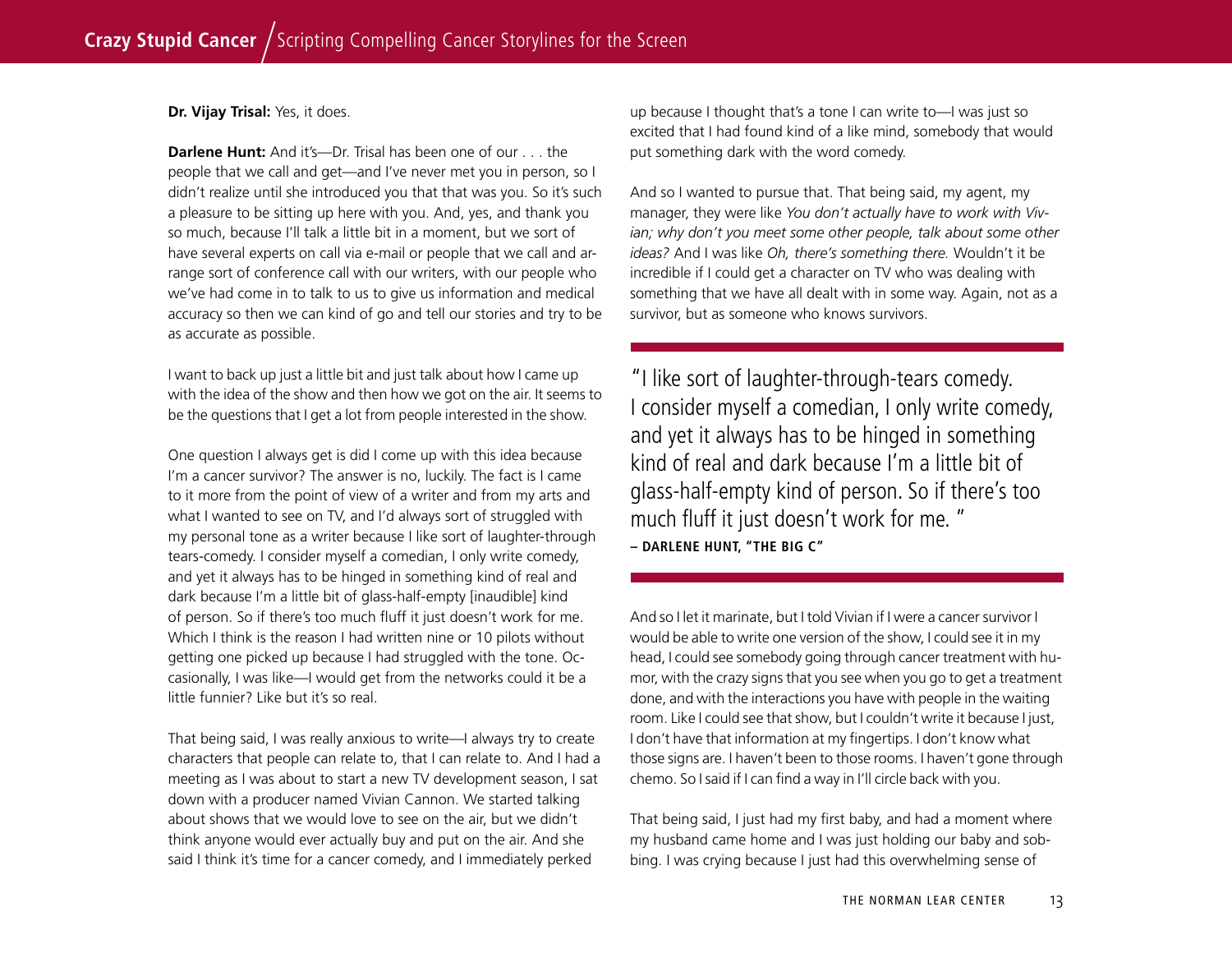*I just want to take care of her for the rest of her life and be with her forever.* And I was like, *Oh my God, oh my God, I'm not going to be able to do that*. Because, God willing, if everything works out great I'm going to be fucking dead before she is.

And I was so traumatized by the first time in my life realizing that I was going to die that I was like, oh, what is the point? And I've got to change it up. I've got to start embracing the moment. I've got to live in the here and now. I've got to start having more fun. I've got to stop thinking about the future so much.

And so that's when I circled back with Vivian, and I said I can write a show about a woman with cancer who decides to change up her life and realize the way she's been living it is not the way she wants to live. So that sort of—as far as the tone of our show, as far as the point of view of the show, that kind of remains the same. It's about a woman who is living her life, and it's more about her emotional reaction and the things going on in her life. And we try to keep the cancer in the background.

I did all of my research for the pilot through Facebook. I got in touch with a doctor friend I had gone to school with, and we spent a lot of time back and forth where I was asking about different types of cancers and how they presented and this and that. And for awhile the character had lymphoma, and then I learned more and I was like, yikes, not that! Because it does become this weird thing where you're looking for some reality to fit with what your dramatic needs are, and so you're kind of hoping can you treat it with this? Oh, shoot, that ruins my story and whatever.

So I landed on melanoma, and the truth is I wanted something dire, I wanted something that meant, that would buy her the response I'm not even going to do chemo because my doctors say it'll only buy you a little time, it's not a cure. Because I wanted to tell the story of a woman marching toward her death.

But, again, I'm probably more pessimistic than a cancer survivor would be because we get a lot of comments from cancer survi-



vors—don't let her die! So I appreciate that. Thank you, I'm glad you're there. So I appreciate that perspective, but I do maintain that we're trying to tell a bigger picture story about the reality of us all.

That also being said, as much as I kind of wanted that to be the story, once we started the room and I started learning more about melanoma and cancer, I realized like holy shit, they're coming up with treatments for melanoma all the time. And literally from the time I wrote the pilot to the time we were airing, like there were more treatments for melanoma, it wasn't as dire. It's maybe not quite as—like chemo isn't maybe the best, the most effective thing. Now I'm getting very nervous looking at Dr. Trisal.

There are more and more treatments for it, and then we had to honor that in the writing and that's why in the finale of the first season she decides to undergo interleukin, which is a very risky treatment. But I couldn't turn a blind eye to the reality of the treatments for that particular disease, and we continue to revisit that

*Darlene Hunt (seen above with Sandra de Castro Buffington) said a defining moment with her infant daughter at home gave her the idea for "The Big C."*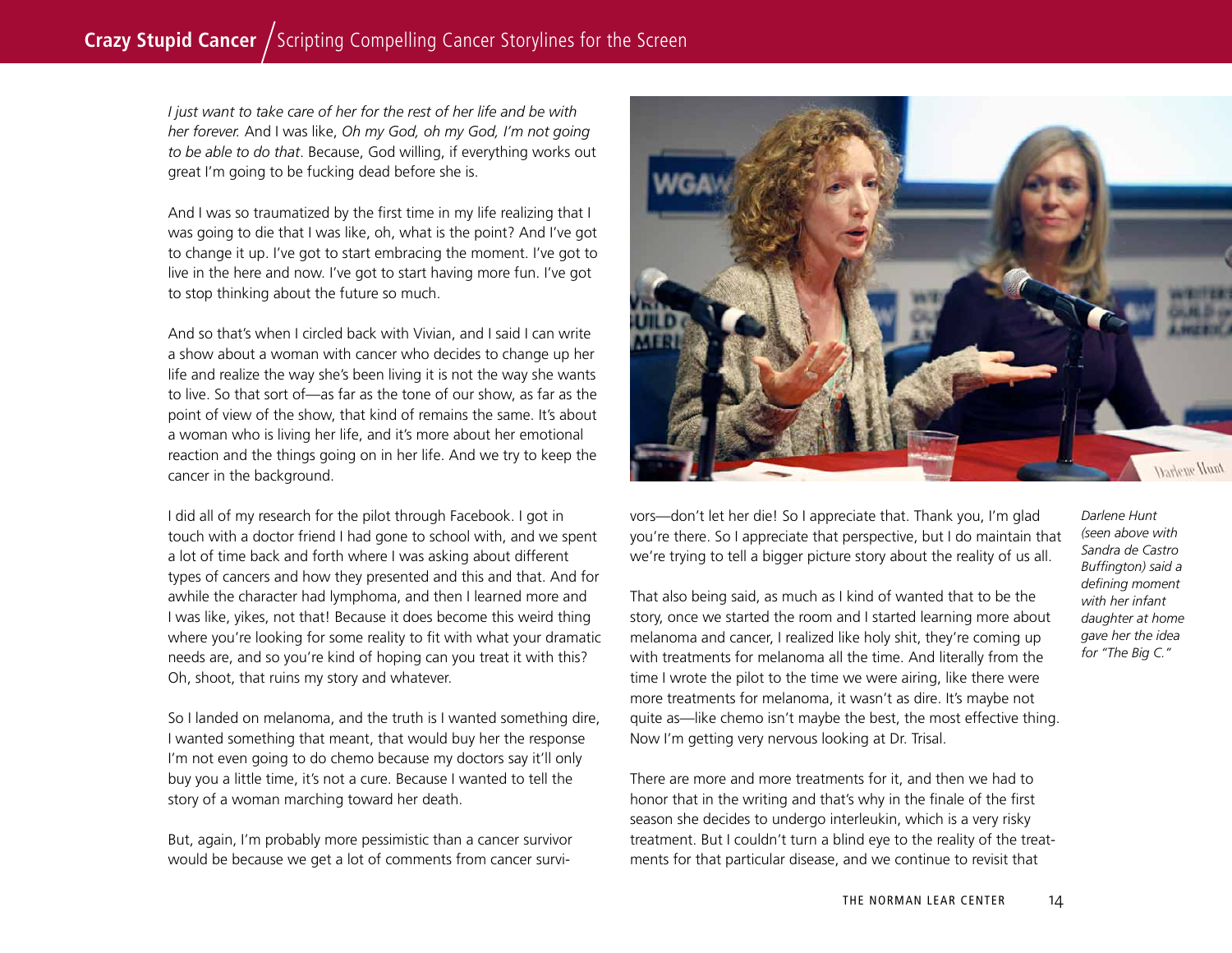with each season to look at the truth of cancer and melanoma and then how to use it in our show and tell the stories we want to tell.

# [Applause]

**Sandra de Castro Buffington:** So, Darlene, it's just amazing, I love your show. And I have a question, has there been anything that you've wanted to say in the show, you wanted to talk about that you've been told you can't? Is there an edge that you can't go beyond? You were talking about this balance of sort of dark and then comedy, so is there anything in that dark realm that you weren't allowed to address?

**Darlene Hunt:** I'm trying to think, to be honest with you, partly because when I went out with the pitch ABC was actually—wanted to buy the idea and Showtime did as well. But I felt like if I did it at ABC I was going to reach a point where they said can she not have cancer? So I was just kind of, as much as I wanted to reach a wider audience, I got so nervous about doing it there.

And Showtime has really, I mean they like the dark. To be honest with you, in the pilot she didn't have a kid, she was childless, because I thought, oh, well, that's too dark. And then after I wrote the first draft of the pilot the only note I got was—they called me in, I was [thinking] they're going to pick it up, they're going to shower me with compliments. And they [said] we really like it, but we want it to be complicated, life is complicated, and we think she should have a son. And so I had to find my way into that.

To answer your question specifically, the only thing I can think of is we came up with this story first season that we all loved, and the writer did such a lovely job, there's so many steps you go through. She did this story paragraph for it. And it was—it involved I think Kathy picking out a casket. I just remember there's a scene in a graveyard at one point. And we just thought it was the most eloquent, cool thing.

And the president of Showtime at the time freaked out. He was

like *Agghh!* She's supposed to be having fun this season and living life with wild abandon. And so we were like, oh, okay. We actually thought it was kind of funny at moments and truthful because people got to pick out their coffins. We ended up doing that episode similar to that, something similar in season two, but, yes, season one was apparently too early.

**Sandra de Castro Buffington:** Thank you very much. Okay, so now we're going to hear from Dr. Trisal.

**Dr. Vijay Trisal:** I'm just going to talk about a few snippets. And I'm not sure how people view medical shows on TV, but I can tell

"It's about a woman who is living her life, and it's more about her emotional reaction and the things going on in her life. And we try to keep the cancer in the background."

**– DARLENE HUNT, "THE BIG C"**

you that when as a medical professional, the majority of people when they view shows on TV there's a lot of skepticism, you know? They come in with this thought that this doesn't happen, this doesn't happen this way, the drama is different.

And I want to challenge myself and everybody here to say what is a compelling story? What do you call a compelling story, something that has all drama and no fact to it? I mean you look at these shows you have a half-an-hour show and after half an hour you switch your mind off, and that is the one side of the drama.

I can give you a couple of events that happened real recently. This is not—I'm not picking up from my whole history, which is quite long, but I can tell you that these dramas are much more dramatic in real life than what we make them out to be. I mean let me give you a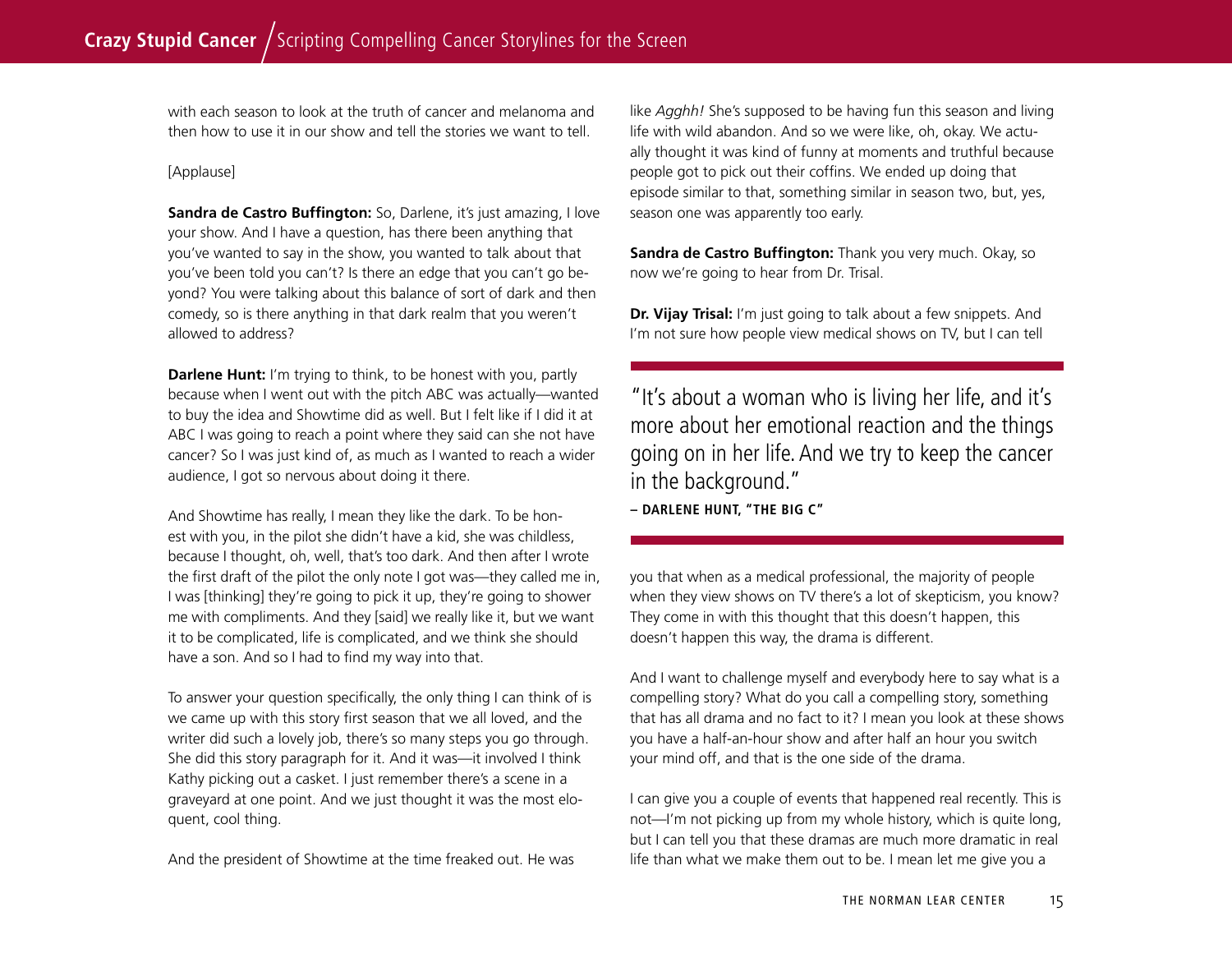couple of examples, and then I'll come back to this story of what a compelling story is.

So very recently I saw a young lady who had renal failure, and her mom had given her kidney to the daughter, the daughter had developed renal failure because of a very unusual type of nephritic syndrome, which happens when you get a bad infection, there's a cross-reaction between the kidney and these bacteria and the kidneys failed.

So the mom gives a kidney to the daughter, and after three years the mother comes with a lump in the lung. And we biopsied it, it's a type of tumor called sarcoma. So we're trying to find—typically sarcomas don't happen in the lung, and we're trying to find where the primary came from. So we get through all these PET scans and MRIs and CAT scans and blood tests, and we can't find a primary.

And occasionally it might happen that the primary the body has taken care of and the metastatic disease that has gone to the lung has stayed there, but the genetics of this disease didn't fit well. So we treated it like a sarcoma. We dissected it and treated it. And four months later the daughter comes back with a tumor in the kidney that was donated to her. So the kidney started the tumor which was donated to the daughter. And I can't think of more dramatic scenarios that I can conjure up and say, okay, this is drama and it doesn't happen in real life. It happens.

But, so, let me give you another example, metastatic melanoma, which is a disease, I call it a wildfire. And we have been chasing it for the past 30 years because of a couple of things that happened. So what happened is that a guy named Steve Rosenberg, who is one of my leaders and gurus, he is a world-renowned figure in metastatic melanoma, he saw that patients who had metastatic melanomas, and now we have widely metastatic disease in the brain, in the body, everywhere.

And you get something bizarre. You get poison ivy or you get a bee sting or you get a bad cold and the whole disease is gone. I mean



within 10 days this patient who has a median survival of three months, now is cured. And what happens in the body?

And that is what has driven us through this targeted therapy, this gasket of targeted therapy. What happens is the body's immune system suddenly gets up regulated and it finds the target in these cancer cells, it manufactures this target, like the iRobot, and kills all the cells, which we could never—we, as surgeons, are crude in treating cancer. We, as surgeons, think that the scalpel, which is like having an argument with somebody civil, you're picking up a Bazooka gun and started firing like that, and that is how we, as surgeons, treat cancers.

So these are the dramas that can fit into the picture, but the other side of this which I think we lack is what probably "The Big C" has tried to touch somewhere. And I used to be a big critic till I got involved with one of them, and I can't criticize anything. So the other aspect is this aspect that is humdrum, it is a daily grind, and I think

*Dr. Vijay Trisal discusses his research into targeted therapy in treating the disease."The cancer cell is so smart, they say a dumb cancer cell is smarter than the smartest medical oncologist."*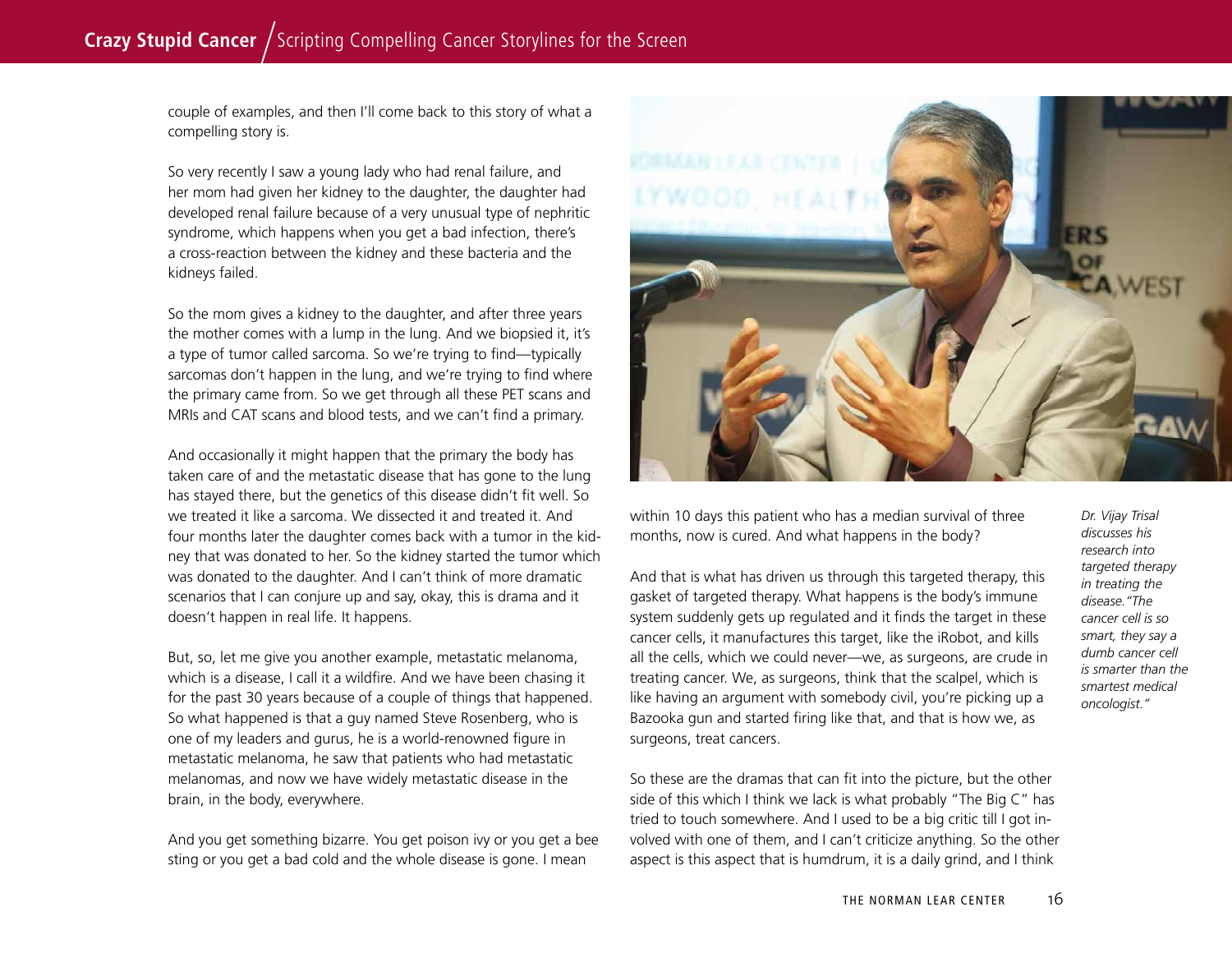that is the aspect we don't see as much.

The Lance Armstrong drama is a different cancer, it is a different cancer that has a cure rate. So putting the onus on patients that you have to fight it and you are not fighting it hard enough because their disease is a pancreatic cancer which can't be fought harder, which is a different disease than a lymphoma, which is a much more curable disease.

And having the drama of talking to a patient for two hours, trying to explain the disease process, trying to explain the hard facts, trying to get through hospice is not the glamorous part. But I don't think—I think you guys have done a dramatic job in trying to put the emotion as the glamour in there, trying to find ways to portray that. And the majority of my patients come in, their information is not true information.

Here in L.A., I see a different population. So I work at City of Hope, which is my mother hospital, then I also go to Lancaster, which is one of our outposts where I provide a lot of different cancer care. And education that comes to a lot of the patients in L.A. is different than what comes in Lancaster. I mean you don't have to go all the way to Bombay, you can go to Lancaster and find a lot of those stories and be able to connect with them.

And a lot of the information does come from TV. A lot of the treatments that Darlene was talking about, the targeted therapies, have been so overdramatized that we, on one hand, spend a lot of time trying to erase some of that information before starting the real information going forth.

So the new drugs, these are targeted therapies, so this is the other drama. You can actually make a cartoon drama of cancer without having humans in it where, and this is actually true, you have these targeted cells, and the cell, the cancer cell has these amazing [inaudible] on top, which we're trying to target. We don't know which ones are the critical [inaudible], which ones are not the critical [inaudible]. And we target all of them, and the cancer cell is so smart, they say

and no offense to medical oncology, they say a dumb cancer cell is smarter than the smartest medical oncologist because they change their powers, they change their target so frequently that by the time you have formed a target where it's one entona, the entona has changed. And the same thing happens with the AIDS virus, other viruses that escape us.

The story of [targeted therapies] gets pasted on the front page, as it should be, but when it comes down to patients the survival is minimum, right? So the advances we used to make in five years, so 10 years back I was doing my graduate studies, we would do PCRs, which were tests to look at certain genes and it would take us three

"We, as surgeons, are crude in treating cancer. We ... think that the scalpel, which is like having an argument with somebody civil [and you pick up] a bazooka gun and start firing like that." **– DR. VIJAY TRISAL, CITY OF HOPE NATIONAL MEDICAL CENTER**

months to do one PCR. Today I can basically put the test tube into the PCR machine, go grab a coffee, and by the time I come back it has done 500 PCRs.

So in this barrage of information for these cancer cells we sometimes get lost in the sound, and these targeted therapies, like the targeted therapies for new disease, like sarcomas, have been amazing. They have changed the survival from one end to another, but the majority of them fizzle out, the majority of them don't come to clinical trials where they have an impact.

And I think going back to the compelling stories. So what becomes a compelling story? Where do we interact drama, which is real, that will have both a business aspect to it where you can attract a group of patient population, not just the ones who have melanoma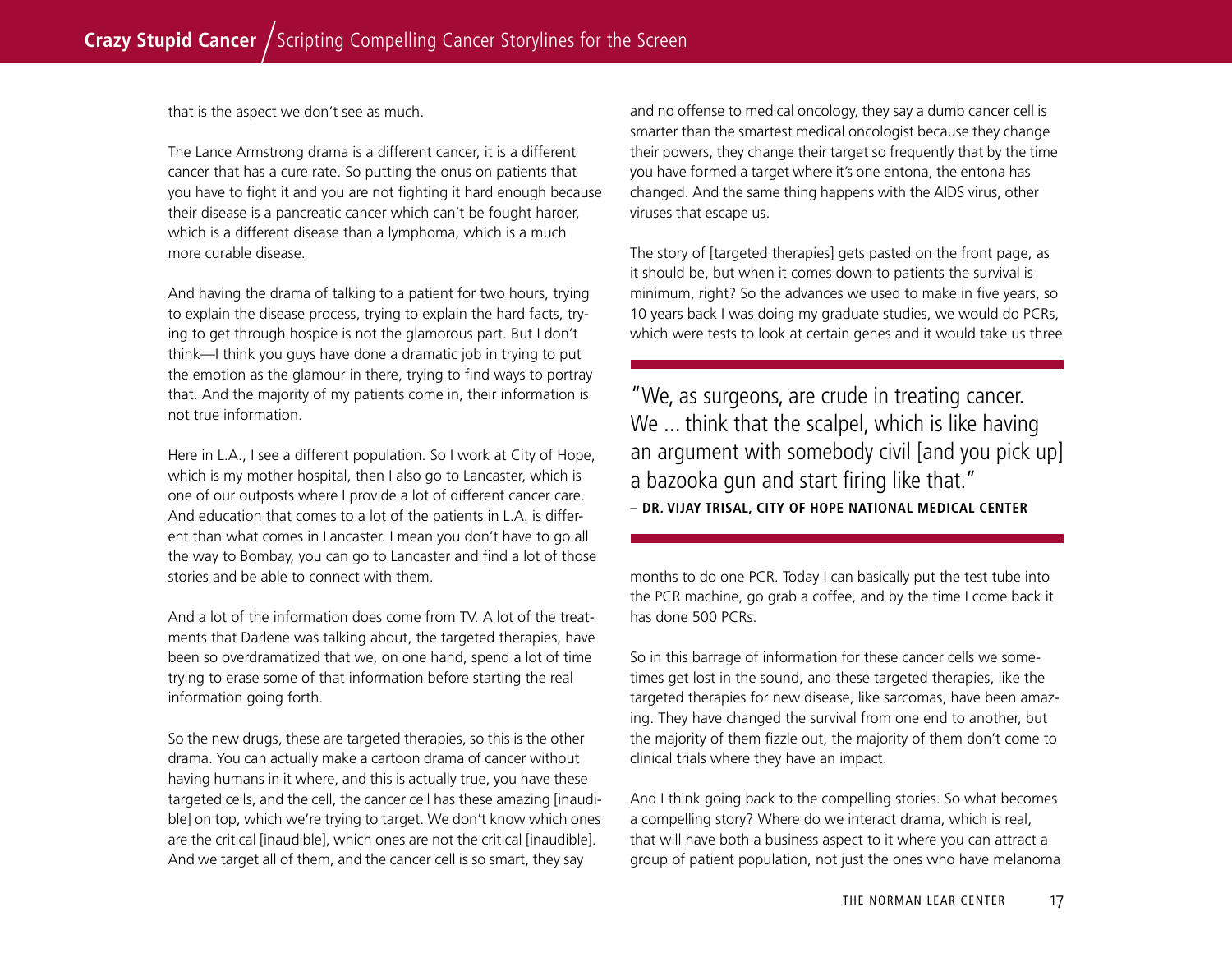who feel like, no, this is my story, I want to watch this, but have the emotional aspect of it in there? And where do you take the social aspect of that, and I think that is where there's somewhere is a disconnect, and how we bridge that I'm not sure, and whether we should bridge that. Whether TV should be entertainment or TV should be education?

This country is probably the best place, and I've traveled to different countries. I'll tell you I met this actress in India and asked her what was in the story? What did you want to convey? She said if you wanted to learn something go read a book, don't watch a movie, this is not the way to get information. But this country I think we have many a times tried to form a congruent thought process between, yes, we want to convey something real.

And the reason I think I'm partly here is because most of you want to convey somewhere you don't want to convey falsehood. You do want to make it attractive, but at the same time you don't want to have false information out there. And I'm very excited to be part of all of this. Thank you for inviting me.

# [Applause]

**Sandra de Castro Buffington:** Thank you, Dr. Trisal. That was really interesting. And I want to pick up on one point you made or maybe you just alluded to, which are the health disparities, the social determinants. And maybe could you just elaborate a little bit on the disparities you see in your patients, the cancer patients, is this determined by ZIP code, what determines those disparities?

**Dr. Vijay Trisal:** So the two big things that I see that are becoming problematic. One is where the insurance decides where you go, and you will have patients who are living next to this amazing cancer center that has the best doctors close by but the medical group is not contracted with this and they bypass and go to a place where somebody who is a decent doctor but does not have the focus on complicated stuff. So 90% of cancers, for example, we can make them generic, okay? So this is the regular treatment, this is the



algorithm, this is the disease, this is the pathology.

But probably out of those 90%, 40 will basically they will select out to be something complicated and need much more focus. So let's talk about melanoma, yes, the standard of care is high dose IL-2 or Interferon, which has minimal benefit, which is quite toxic, but when you pass that, when you have disease that is slow-growing, lingering, which is what happens sometimes, the same wildfire phenomena, you have this simmering disease for 10 years and suddenly the wildfire takes over and then it's days before everything comes over. So that group of patients, they need people who have an expertise in this disease. So insurance, not trying to beat around the bush, so insurance is one factor that prevents care from being delivered in the right instance.

The other is education, you know, I see patients in the City of Hope, they've already had three opinions. They know the data probably sometimes better than me, and I just nod because some of that is

*Members of the audience—some of them cancer survivors themselves—listen to panel discussion at Writers Guild of America, West.*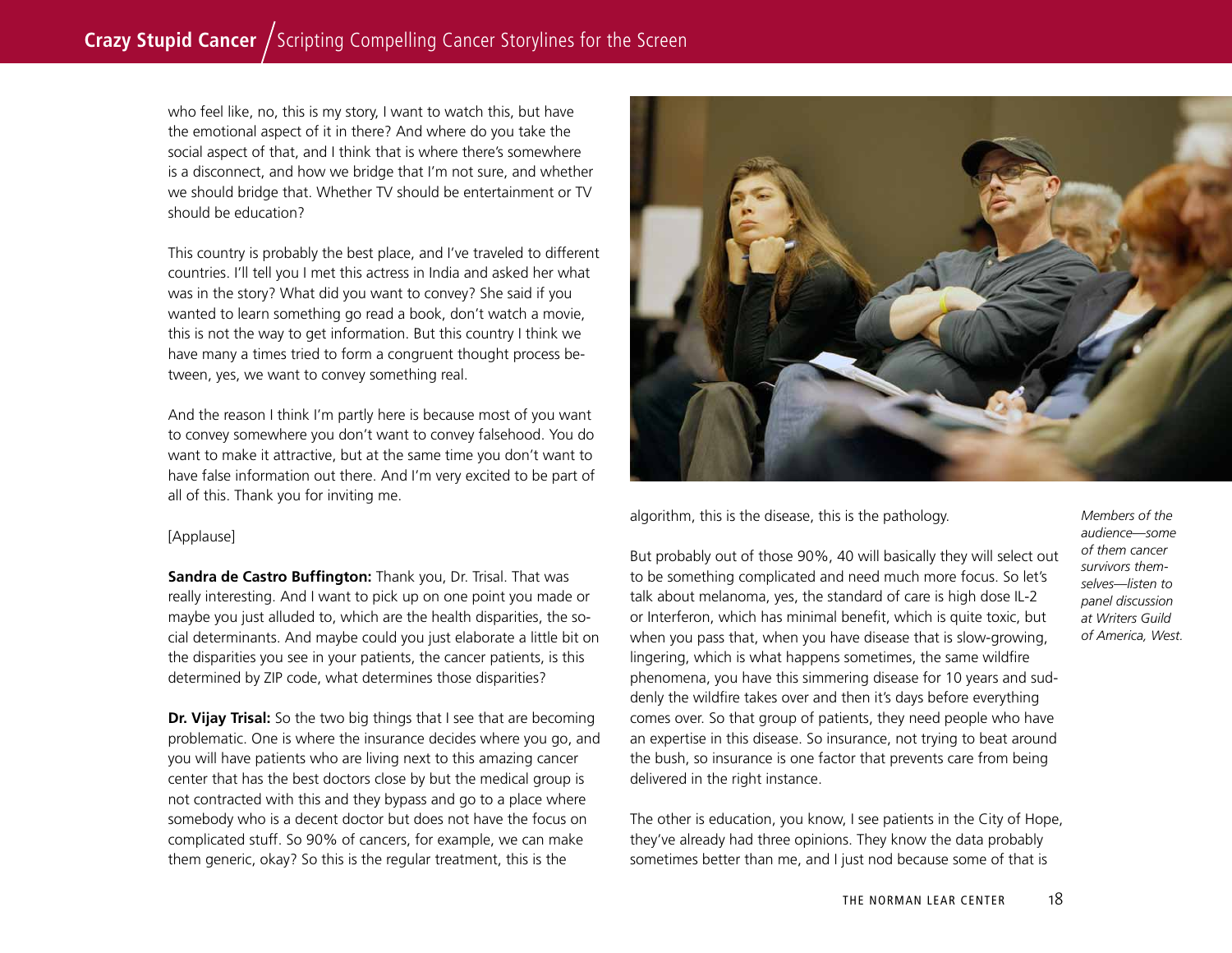so thick that you don't need to know that. But when I go to Lancaster they don't even know, they say, Doc, why are you telling me all this? You tell me what to do, I'll do that, but getting them to the right place, the traffic, the focus on physician, from physicians who are mainly focused on like it's an assembly line. And cancer care cannot be an assembly line.

I mean if I have patients who sometimes are waiting in my clinic for two hours because if I have a discussion with a family and it takes two hours you can't rush that discussion. You rush that discussion you will never be able to connect and be able to provide care at that time. So a lot of the problems are that cancer care is a specialized care that needs a different approach, and that is the problem in the community, if we're just talking about cancer care.

**Sandra de Castro Buffington:** Thank you, very interesting. Now we're going to turn the mike over to Jessica Queller to hear her story. Jessica?

**Jessica Queller:** Thank you so much. I'm truly honored to be here and it's around, coming full circle for me, being on this side of the table. I'll get to that in a few minutes, but I was first introduced to this organization, sitting out there about eight years ago.

I think on this panel I bridge the TV writers and the medical experts. I'm in a weird situation. I'm pretty much here to share my personal medical story with you, but I happen to be a TV writer who has written on staff for 11 years. So I think for this audience I will contextualize my personal story based on the shows I was writing for when things happened to me, if you don't mind.

My story begins in —this story begins in 2001. I was a staff writer on "Felicity," and it was right after 9-11. My mother was diagnosed with terminal ovarian cancer. I'm from New York City, and my mom was in New York, and I was living out here, writing on "Felicity," and my whole family, we were completely shocked and devastated. My mom was 58 and a very young 58, beautiful, glamorous, fashion designer. I always joke that my mom was wearing Manolas

when Sarah Jessica Parker was still in diapers, and that's a fact. She was healthy, athletic. She ran six miles a day by the Hudson River. She was a careful eater. I mean she was—she had rollerblades. I mean she was the portrait of health and a young mom.

And prior to her ovarian cancer diagnosis she had been blindsighted with breast cancer at the age of 52, which she beat. So we were all—I was quite young when she had breast cancer, and we were shocked and terrified, but she beat it. And I guess it was seven or eight years later she was diagnosed with a second primary

"One [problem] is where the insurance decides where you go, and you will have patients who are living next to this amazing cancer center that has the best doctors . . . [but] they go to a place where somebody who is a decent doctor but does not have the focus on complicated stuff." **– DR. VIJAY TRISAL, CITY OF HOPE NATIONAL MEDICAL CENTER**

cancer, ovarian cancer. And we thought at the time what horrible luck, I mean what are the chances of having two separate primary cancers, completely unrelated, so we thought?

So I moved back to New York. I then got a writing job on "Ed," a show called "Ed." And my mother moved in, we moved in together while she was basically fighting for her life. She was told she had five years to live and, in fact, she had less than two.

So the year is now 2002, I guess, and my sister and I were there in New York. We went with my mother to every chemotherapy treatment every week. We slept in—on cots in the hospital room with her for every surgery and there were limitless surgeries. And when I was listening to you speak, Darlene, I was sitting there saying, God,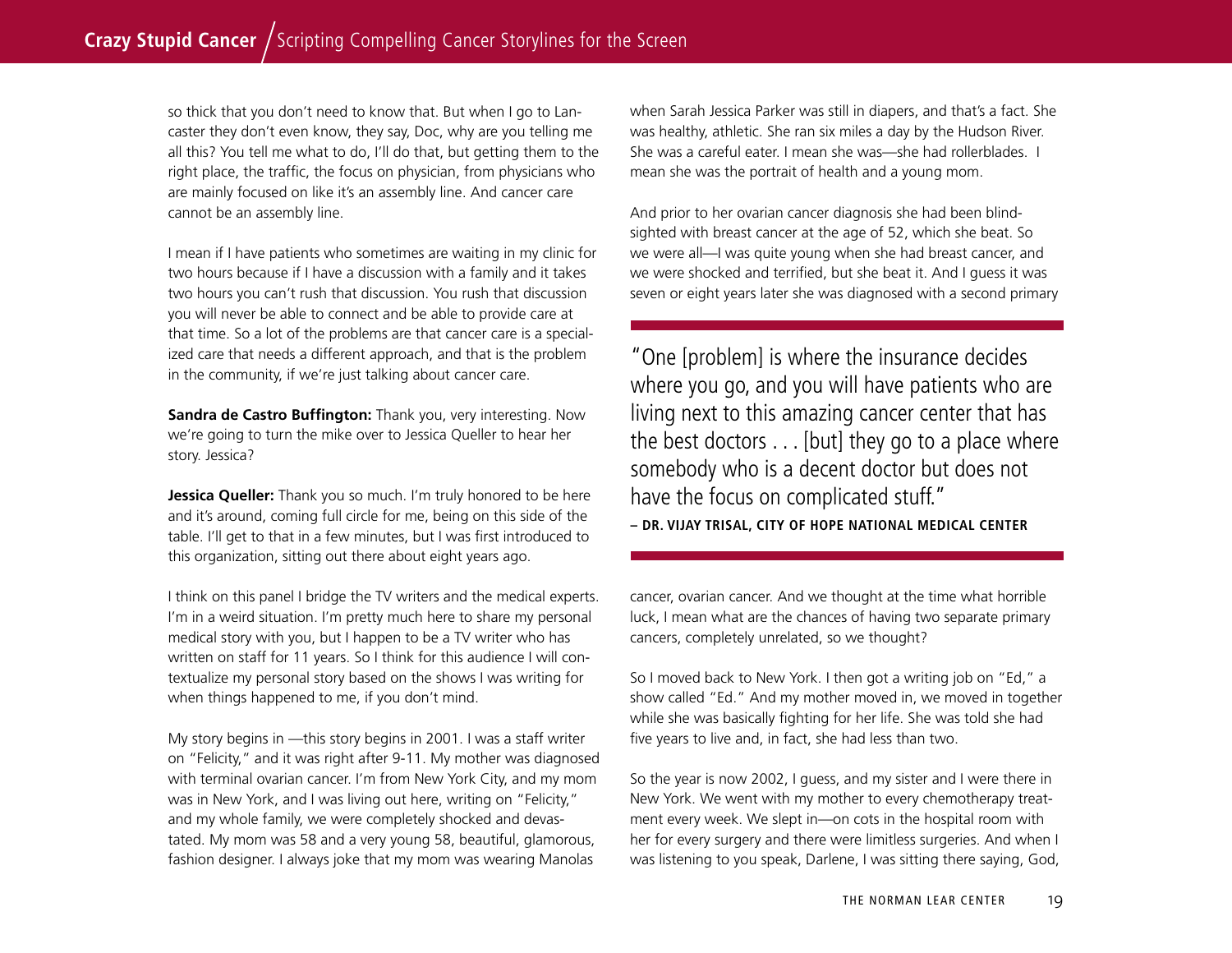I'm so much darker than you are! Because I've been in those rooms and I've lived those rooms, and I have a lot of dark humor about it but I have the dark texture in me of those years, which were pure horror, completely unimaginable. And, also, my mom, when she was high on morphine arranged her own funeral and the flowers she wanted, everything you're talking about I lived with her.

So, anyway, my mom passed away when I was 33, in 2003. And a point I wanted to make is that my mom was being treated at NYU Hospital, one of the best hospitals in the country. And something called the BRCA mutation, the BRCA gene, the test for the BRCA gene had been in existence for seven or eight years when my mother is being treated at NYU.

Not a single doctor mentioned it to my mother, to me, to my sister, nobody, because everyone was so myopic, every specialist was looking at their tiny part of the picture that nobody ever mentioned to us that there actually was a genetic connection between having two primary cancers, one breast and one ovarian. It never came up. In my mother's lifetime she never knew anything about this gene.

A year after my mother died well, let me, I forgot a big part of the story. The way I found out about this test is my best friend from high school happened to be on a charity committee, a center called the Lynne Cohen Center, and it was for preventive women's cancers. So my best friend from high school, who I had known since I was 12, said I'm raising money for this foundation and there's this cutting edge blood test about inherited breast and ovarian cancer, and I think because your mom has had both that you're a candidate for this blood test. She told me this when my mom had just been diagnosed, and I said, wow, that's really interesting, but I'm 31, I'm really not worried about myself. I have to help my mom survive.

And I stored it in the back of my mind. I mean it was so incidental I never even brought it up to any of my mother's doctors, but it was there and I never forgot it. A year after my mother died, I'm now 34 years old, ready to begin my life again. I move back to L.A. and I get a job on "The Gilmore Girls." I'm ready to fall in love. Obviously, my



30s were dominated by cancer and illness and death and mourning, and I—though I'd managed to somehow keep my TV writing career alive, I had not managed to keep my personal life going, at all.

So now I thought, well, okay, I'm 34, I'll fall in love, I need to have a family, it's time for me to return to life again. And what about all those things I've been neglecting? I forgot I haven't had my teeth cleaned in three years. My driver's license has expired. I need a checkup. Oh, and I should get that blood test, that blood test I had in the back of my mind.

I was so certain that I would test negative because there was no history of cancer in our family except for my mother. Her mother—my mother had no siblings, but her mother and her mother's mother there had been no cancer, at all. So I thought I'm going to take this test, like one takes an AIDS test every 10 years, many of us have taken HIV tests. Like I'm pretty sure because of my lifestyle that I don't have HIV, but I want that clean bill of health, why not?

*TV writer Jessica Queller ("Gossip Girl") recounts her mother's death from cancer and own personal experience with the BRCA gene mutation, which led her to have a preventive double mastectomy.*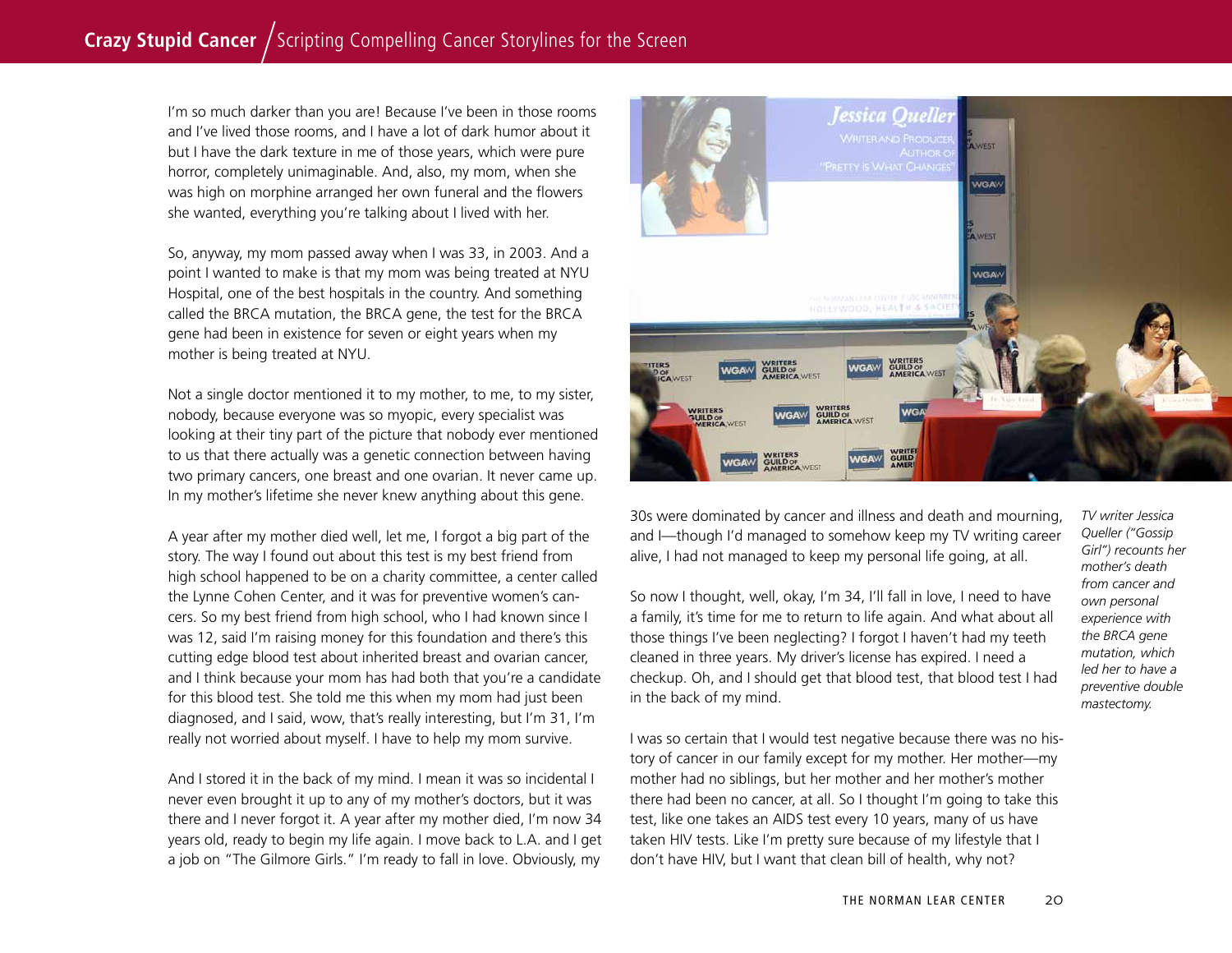I was so arrogant and cavalier that I would test negative that I didn't even go through the counseling that I knew I should, the requisite counseling. I called my cousin, who was a doctor in L.A., and said I have to write for Lorelei and I have pitch meetings, I don't have time to go through counseling. Just get me an appointment at a blood lab, and I just want the clean bill of health.

So I cut the corners knowingly, and I never heard back from the months went by, and I—it started to bother me. So I called the lab and I said I need to know those results, why haven't I heard from you? And the receptionist said, well, the envelope is here, but only the doctor is allowed to give you the results. And ultimately I got the doctor on the phone, and it's a long story but he had a terrible bedside manner and he was all in a huff. And said, who are you, and why did you take this test? And he told me over the phone that I tested positive.

And I was so confused I didn't even know really what I was waiting for, that in the moment I thought positive sounds like a positive word. So I said, well, wait a minute, positive, that's bad, right? It took me a moment to even realize what I was being told. And he said, yes, it's very bad, and you will most likely get cancer in your life, and I don't know how to help you. You need to find some counselor, but good luck.

Know I've now been talking about this subject nationally and internationally for 10 years, nobody has a story like this. It's my own fault. I knew better than to cut corners and go to a lab, but that was my destiny.

So then I got the results in the mail, and the statistics said I had up to a 90% chance of breast cancer, most likely before the age of 50, and at the time the statistics said I had a 44% chance of ovarian cancer. Now the statistics have changed, it's actually 50% chance of ovarian cancer. Basically, good luck.

So what did I do? I put the results in a drawer and I locked the drawer and I blocked it out for the next six months. That said, I did

tell my best friend from college that this—I'm never going to make one minute, I'll try to do about three—I told my best friend from college that—about it, and she had an intervention, and said I love you and I don't want you to die. And I spoke to my friend who is a breast surgeon at Harvard, and you need to have your breasts removed. And I said, fuck you! Basically, are you insane? I don't have cancer, I'm 34 years old. My mother just died, I want to have a family, I want to fall in love. You think I'm going to have my breasts removed without cancer? You must be insane, back off.

That said, I was very upset. And then she came back a week or two later and said, well, I have another proposal for you. She happened

"I was so certain that I would test negative [for the BRCA gene] because there was no history of cancer in our family except for my mother." **– JESSICA QUELLER, AUTHOR OF "PRETTY IS WHAT CHANGES"**

to be an Op-Ed Editor for The New York Times, an assistant editor. How would you like to write an Op-Ed piece for The New York Times? I pitched the idea to my boss and he's interested. Well, of course, you say that to a writer, and my writer antennae, ambition goes up and says, me, write an Op-Ed piece for The New York Times? Of course, yes, I'll learn everything there is to know about it and I'll become an expert, let's go.

So for this article I became an expert on the BRCA mutation and, of course, what I learned was information that would save my life. And the more I researched for the article, and I did publish the article, the more I realized I was in big trouble. So here we come to Hollywood, Health & Society, HH&S. I wrote this article for the Op-Ed page, and I still had not decided what I would do. I wrote the article basically posing the question is knowledge power or is ignorance bliss? I don't know the answer, I don't know what I'm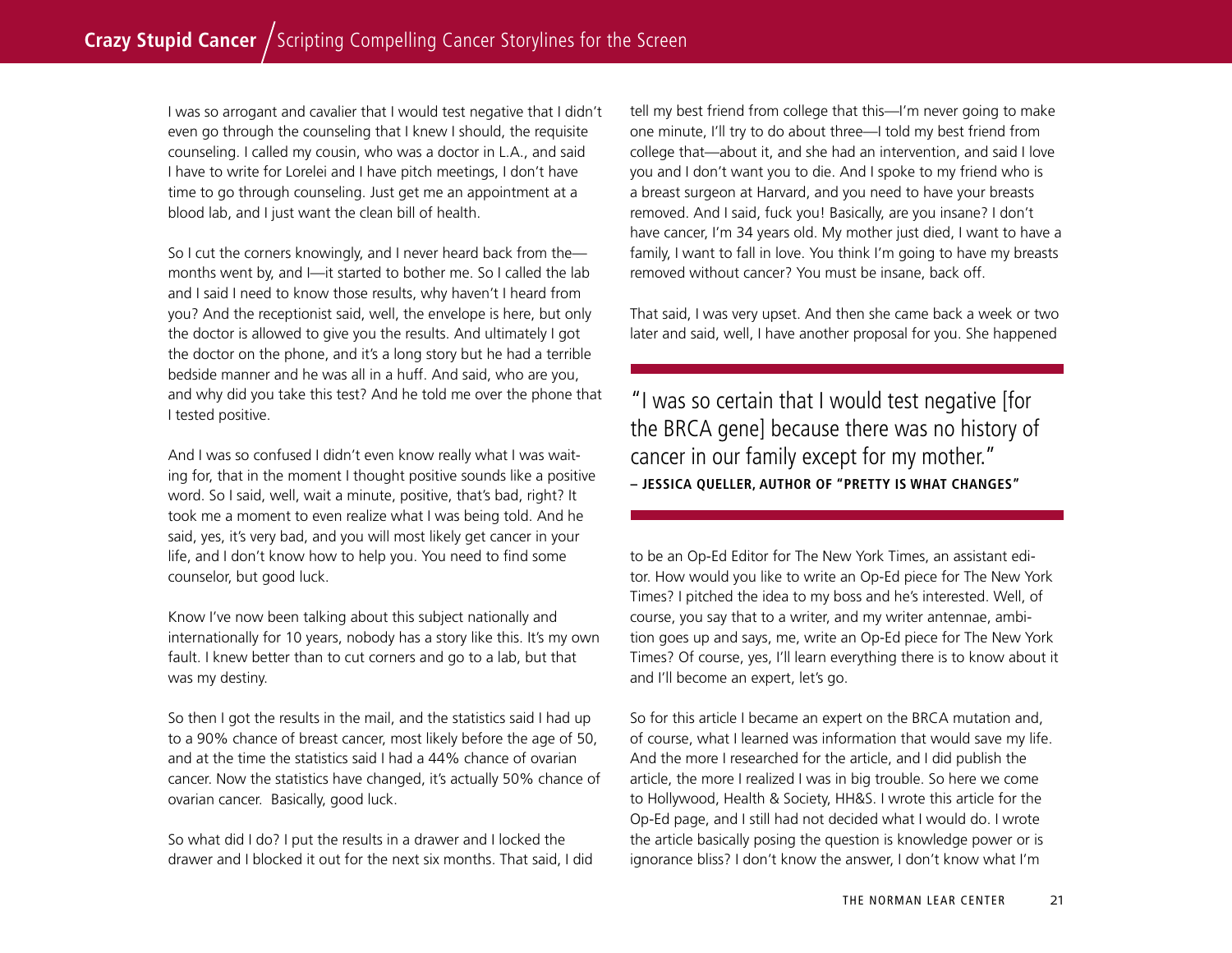going to do, but I'm in a very, very bad situation.

I went to doctors, and the doctors said we don't know how to advise you, this is a case of science outpacing doctors' ability to know what to do with the data. The gold standard is removing your breasts for preventing cancer, but what will that do to a young woman and you socially and with your love life and your fertility, and we don't know what to tell you.

So I had to become my own advocate and figure it out, but now I'm getting back to TV and culture. At that time, which now is six or seven years ago, no one had heard about the breast cancer gene. No one, the doctors at NYU had barely heard about it, no one in the society did. My family thought I was crazy. Everybody thought I was crazy. Until I got an article published in The New York Times which sanctioned me as not crazy, then people started to say, well, maybe she's not just an hysteric with post-traumatic stress syndrome because her mother died, because nobody knew about it, so the idea of a young woman removing her breast to prevent cancer seemed insane.

When I went, I did—the article got a lot of attention because it was such a new subject, and it became a book. And at the time I did an interview on "Nightline," and Cokie Roberts said to me, do people think that you are crazy? And I said, yes, I think that they do, but having watched my mother die the most horrific death imaginable I know that this is the most sane decision that someone could make. But, yes, of course, they may not say it to my face, but I know that everybody thinks I'm crazy. What happened next, so I had the surgery, and then I had a baby on my own, who is now two-and-a-half, my daughter, Sophie. And then I had my ovaries removed. So I did it all.

So that brings us back to TV. I had this very meta experience because I'd been writing in TV for quite a few years, I had friends on all these staffs. So as I was going through this I know what's it's like to rip stories from the headlines. That's what we do for a living, but suddenly I was a headline. I'd written this article in The Times, and I had colleagues on all the shows who I'd worked with. And one of my best friends was running "ER" at the time. And all of a sudden as I'm go-



ing under the knife he told me, by the way, I wrote a two-episode arc about the BRCA gene, and we're going into production next week, and I want your blessings, if you want to give me notes on the script.

And I had this like very confused emotional reaction of, you know, of course I was happy that the story was being told, but why didn't you ask me to write it? Like are you—what? This is being told, and I don't get to do it? Of course, I couldn't write it because I was about to have a mastectomy, but once I got over that and our friendship got over that, he did do a beautiful job. And then other colleagues I'd worked with wrote it at that same time on "Grey's Anatomy."

So I went from speaking on national television and Cokie Roberts asking are you crazy, because no one had heard of anything like this, to a few months later I would walk around and meet people, and they're like, oh, my God, I know all about this from "Grey's Anatomy," or I saw this on "ER." And that's how people knew what I was talking about.

*Jessica Queller said an offer to write an Op-Ed article for The New York Times led to research on the breast cancer gene. She told the audience that the information ultimately saved her life.*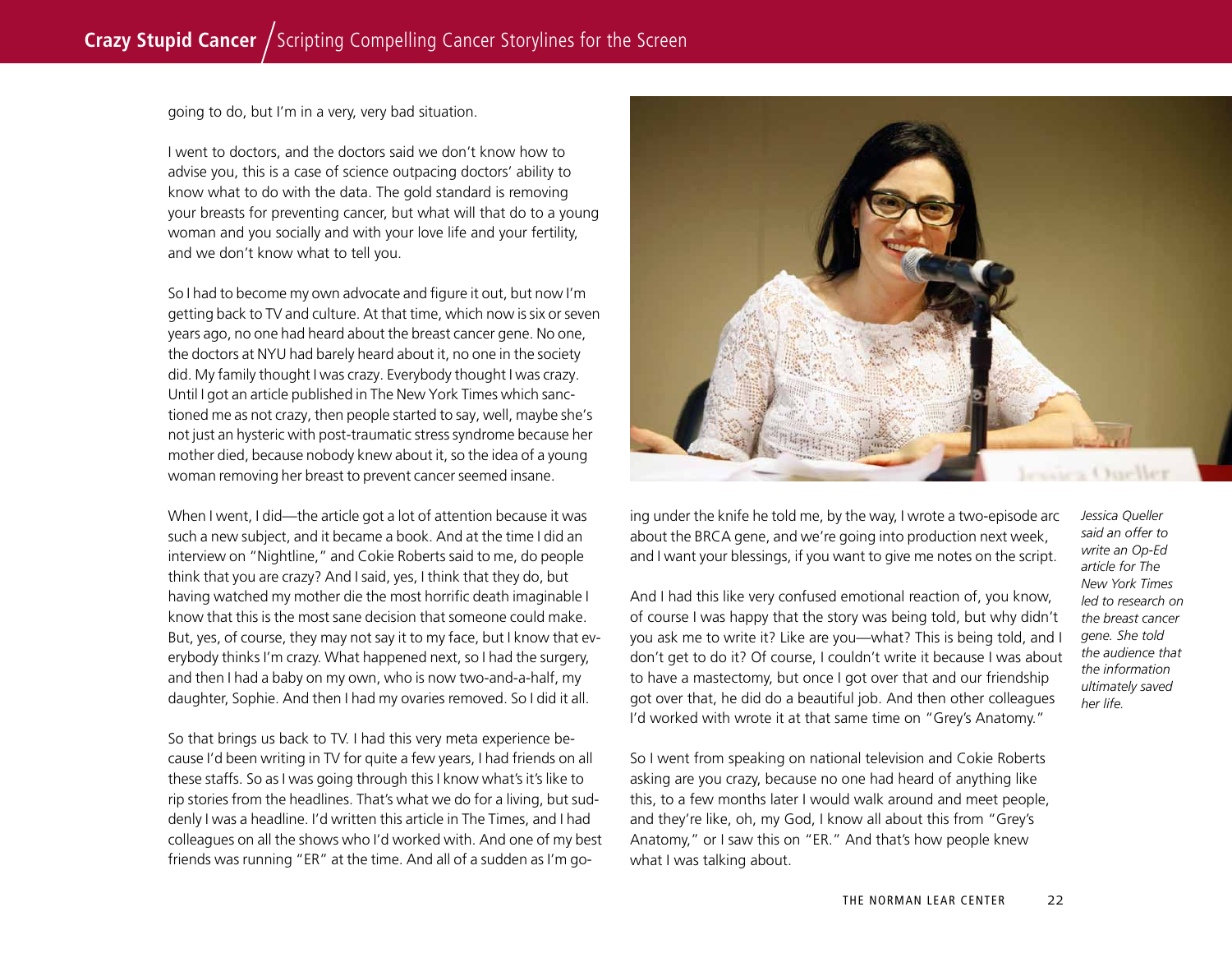And through my travels in the past seven years when I was grappling with this no one had heard of prophylactic mastectomy and now in 2012 there's—I'm the elder stateswoman. I went to speak to a group in Chicago of young girls, called Be Bright Pink. They're all in their 20s, they've all taken the test. They're all doing pole dancing while talking about their breast reconstructions.

And I think that largely this is because the subject has entered the zeitgeist through television shows. And I know because I get e-mails once a week, sometimes several times a week from women saying that my book, the shows, the articles, that being something that is accepted in society is making people do, take actions that will save their lives, not just knowing about it but having their parents know about it, their husbands know about it, so it doesn't sound like they're an hysteric and they're crazy. So I know what kind of powerful tool television is. Anyway, I'm sorry I went over my allotted time. Thank you so much.

# **Sandra de Castro Buffington:** Thank you so much.

#### [Applause]

That was terrific. So now we're going to hear from Patti Carr, and we're going to start with a clip of her show on "90210," of her storyline.

#### [Video]

**Video speaker:** Guessthat means you're all grown up, which means we should probably talk about your family medical history. Erin, your mom, your aunt and your grandmother all died of breast cancer.

**Video speaker:** And I know the drill, self-exams, regular checkups—I'm going to start doing those.

**Video speaker:** Good. You should also consider getting tested for the BRCA gene. If you have the BRCA 1 or 2 mutation your future includes an up to 60% chance of getting breast cancer. You would have to

consider definitive measures, such as a prophylactic mastectomy.

**Video speaker:** Do we have to talk about it now?

#### **Video speaker:** We do.

**Video speaker:** I've had a pretty crappy year, and I finally have something to look forward to. So right now I just want to get my life started.

**Video speaker:** If you're going to college, I probably won't be seeing you anymore. And by your early 20s this could be a very urgent concern. It's my job to make sure you're informed about this.

"My family thought I was crazy. Everybody thought I was crazy. Until I got an article published in The New York Times which sanctioned me as not crazy, then people started to say, well, maybe she's not just an hysteric . . . because her mother died." **– JESSICA QUELLER, AUTHOR OF "PRETTY IS WHAT CHANGES"**

**Video speaker:** I just want to be excited about my future.

**Video speaker:** And I just want you to have a healthy one.

**Video speaker:** What's wrong?

**Video speaker:** I might have a cancer gene, and I don't know if I want to take the test to find out. I might have to have surgery. And I might have to freeze my eggs if I want to have kids, and I haven't even told any of the girls any of this because I don't want them to worry about me. But I don't want to die. And you're looking at me all weird.

**Video speaker:** Sorry, it sounds bad, right?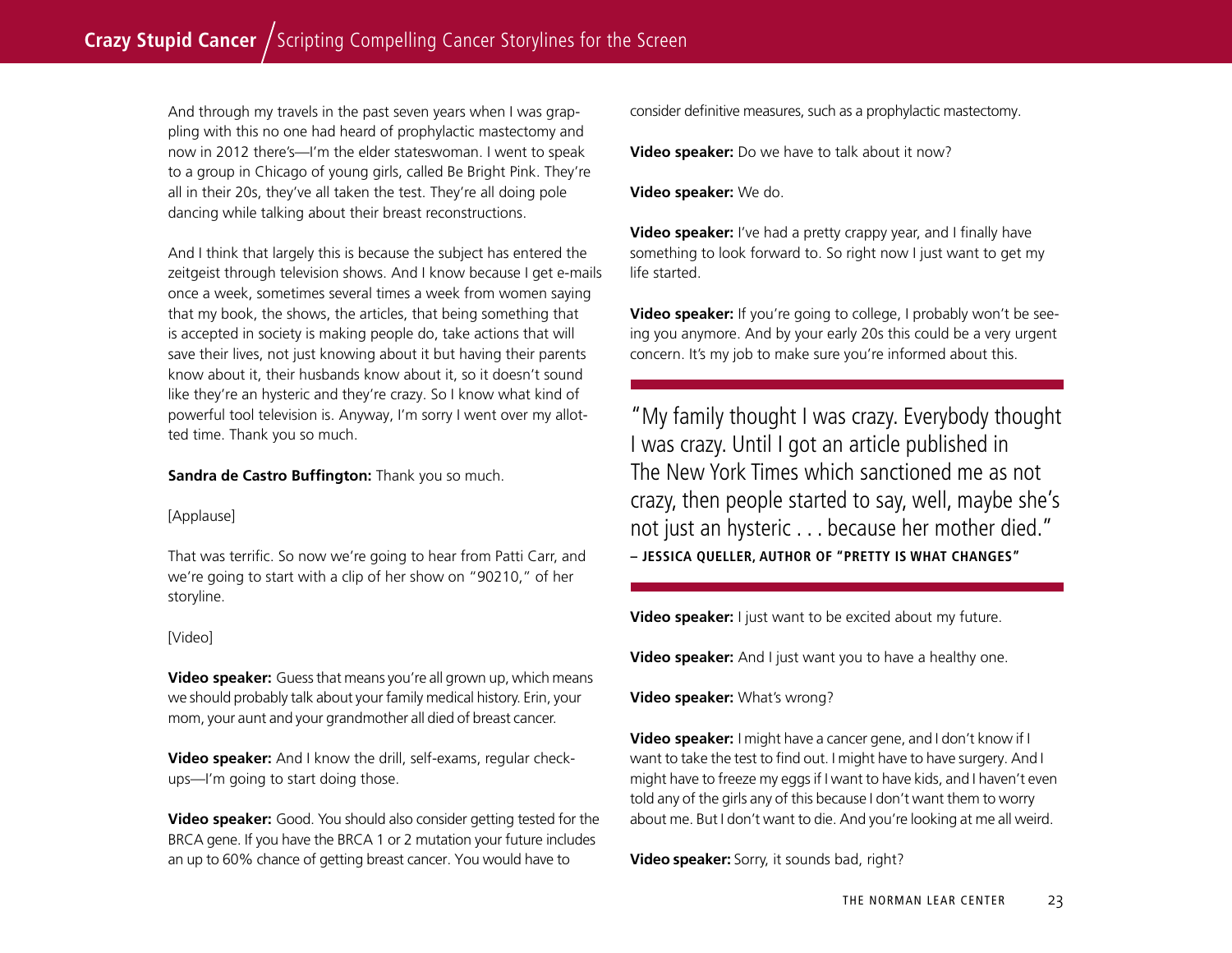# **Crazy Stupid Cancer** / Scripting Compelling Cancer Storylines for the Screen

**Video speaker:** Yes, yes, look, I'm sorry that I dropped all of this on you. Just please don't tell anybody, okay?

**Video speaker:** What is this about a cancer test?

**Video speaker:** Who told you?

**Video speaker:** That doesn't matter. The question is why didn't you?

**Video speaker:** Because it's no big deal.

**Video speaker:** No big deal? So you're being tested for the cancer gene? I can't believe you didn't tell me.

**Video speaker:** Well, you weren't here to tell.

**Video speaker:** What does that mean?

**Video speaker:** It means you left, okay?

**Video speaker:** Oh, so because I decided to go to school, every one forgets how to use a cell phone?

**Video speaker:** How are you making this about you? We're not even together anymore.

**Video speaker:** We may not be together, but I still care about you.

**Video speaker:** Well, look, this is something that I need to go through alone.

**Video speaker:** But those test results don't just affect you. How could you be so selfish?

**Video speaker:** Wow, see, I thought the selfish thing would have been to call you and ask you to come home, but I didn't do that because I didn't want to mess up your amazing new life. Now I get



it. Forget it, okay? You're not going to make me feel guilty about this. It's my life. I don't really care what you think.

**Video speaker:** I'm sorry.

**Video speaker:** Get out. Get the hell out.

[Video ends]

#### [Applause]

**Patti Carr:** Thank you. I just came here tonight to hear that "90210" is a hit show. It's exciting.That is not the typical story that we do on "90210." And it came about because we got a 24-episode order, and we needed something that would motivate some stories besides, you know, my bikini is too small this week or which is, you know, a lot of our fun and our entertainment. And most of what our show is about is about extremely wealthy, very beautiful

*Patti Carr, an executive producer of "90210," acknowledges that a storyline about the breast cancer gene is not something that's typically seen on the show.*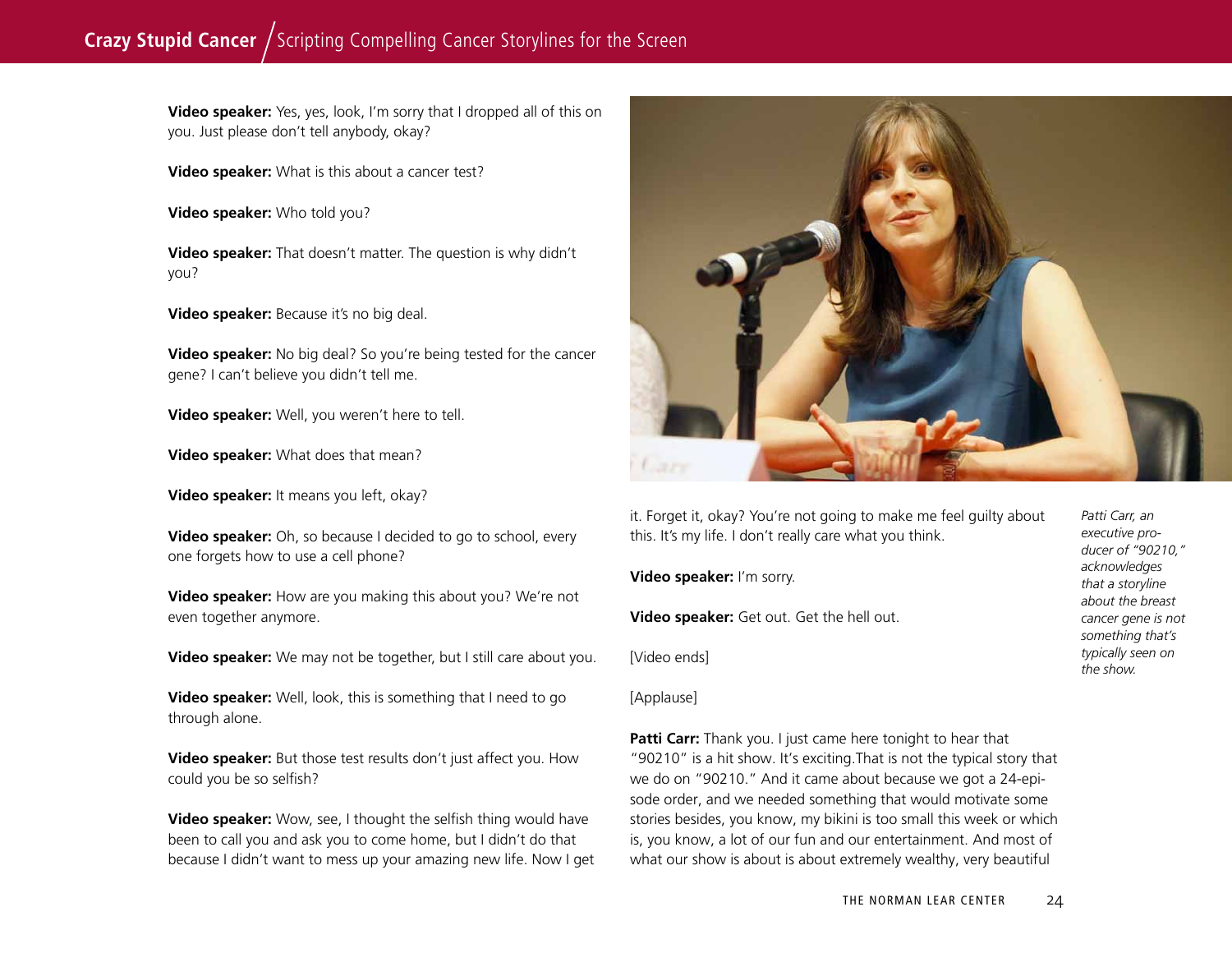people, having a lot of fun, and they're very—their lives are very unrelatable.

And so to get some storyline where the audience, who pretty much watches to see something that's unrelatable and fun, could identify and could also kind of motivate stories going forward, we had to sort of look in other areas. We actually weren't looking for another cancer story. We were trying to find things that impacted these characters' lives and something that we could do. And it came up regarding a different character, maybe there was something medical.

And as we went around and around because I'd worked on "Private Practice" and was pretty much aware of every medical story known to man, this character, her mother on the show had died of breast cancer a few seasons earlier. So I said, well, if anybody is going to face medical blah, blah, blah, and it's going to be her and it's going to, you know, it would be this BRCA gene story, which again I only knew about from television. Even though half my staff knows Jessica, none of them spoke up and said what about a BRCA gene story?

So, again, a big difference between—there's many differences between "Private Practice" and "90210." One of them is that "90210" does not have a full-time medical consulting staff and researchers, and another being it's not a medical show, and it's not something that we normally go to the network and say we want to do something that's going to put us in the hospital or this kind of story.

So originally what we thought we were going to do was simply do the story about taking the test and whether or not you should take the test, and who really wants to know their future? And we thought that was a pretty non-medical but relatable story about just dealing with do you want to know information when the answer and there's only—there's one answer that frees you and then the other answer just leads you down this road with 100 more questions and makes your life more complicated.

So, again, having been on "Private Practice" and had it definitely drilled into me that you don't do anything without, any medical

stories without talking to a doctor, we called Hollywood, Health & Society to get us in touch with somebody to just fact-check and things like that.

And the general approach to talking to doctors that I had done while working on a medical show was that you come up with the story you want to tell, and then you tell them this is the story I want to tell, and then they tell you, well, it doesn't usually happen that way. And then you say but I need to tell the story where it happens the way it never happens. That's the story that they want to hear. They don't want to hear the every time somebody has this condi-

"And it came about because we got a 24-hour episode order, and we needed something that would motivate some stories besides, you know, my bikini is too small this week." **– PATTI CARR, "90210"**

tion this happens. So you kind of walk them through those steps till you get them to agree that the story that you wanted to tell could be told and you won't get sued or something like that.

But when we talked to the doctors, they were so incredibly helpful in talking to us about other aspects of the story than just taking the test for the BRCA gene. And, basically, as we kind of—what our biggest fear was because these characters are supposed to be 19 years old was that—is this realistic as a problem for a 19-year-old? Can't they really put this off? And is it imminent enough?

But as we were talking to the doctors about it they started talking about some other materials, a documentary that they knew about, which we never would have found. It was an extremely tiny, self-financed documentary by a woman who had been through basically what Jessica had been through. And we watched that, and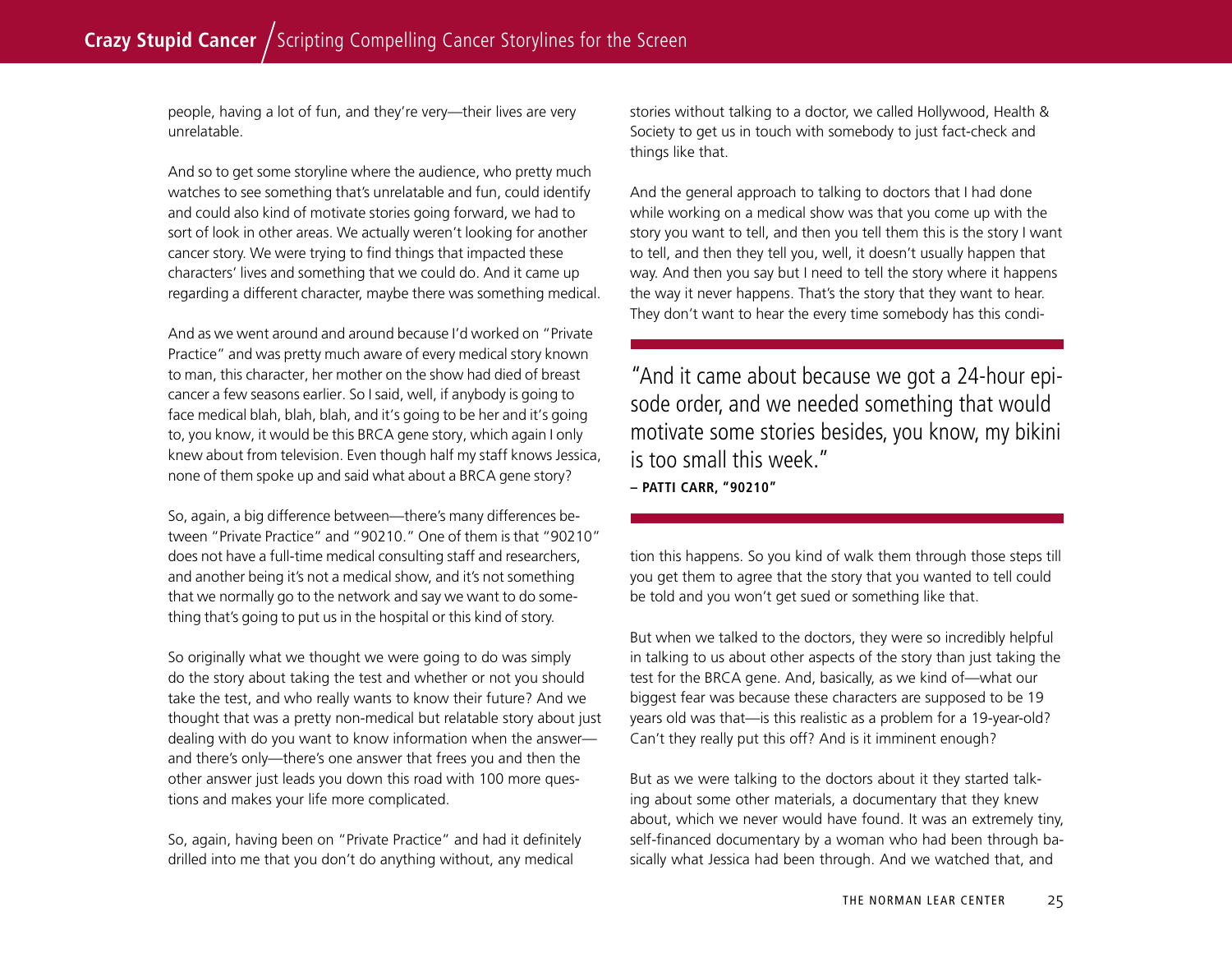it kind of opened our eyes to the fact that there was a story that fit our show because it was an emotional story and it was a relationship story, and it was exactly what our young female audience most cared about, which is if I'm dealing with this situation what is that going to do to my love life? What is that going to do to my future? Am I ever going to have kids? I didn't even know I wanted kids.

So all of those kind of things were like, well, that is our show, because that doesn't live in hospitals and it's not a lot of technical information, it's about what does one small piece of information, what turns out to be a large piece of information, do to all of these other aspects of my life?

So at that point we had started the story. The network was happy with the idea of taking a test. They thought that the test was going to come back negative, but it clearly was a better story that the test came back positive and that was going to have a bigger impact. So shockingly her results came back, she has the cancer gene, and that kind of pushed the story forward.

I'll pre-answer the question about whether or not the network ever didn't want to see anything. We only, you get very few comments from the president of the network, mainly can we have more music and can they be in bikinis more? We did get a comment as soon as we when the character was diagnosed with the cancer gene there was a flurry of phone calls that I think ruined executives' days all over town because apparently it ping-ponged between the head of the network said something to the head of the studio, and the head of the studio said, *What, what are we doing on "90210"*? And it went back and forth to different levels of executives until they called us up and said, she's not going to get all cut up, is she? So we had to say, well, not on camera, no, you'll be all right. Only if the show goes 10 seasons, you know, that'll be okay.

But the information that we got, which was so valuable to us, has really launched a story that's carried us into the finale in a big way and hopefully is going to continue into a season five if there's a season five, and there'll be many more calls for our medical consultation.



So, and I'd just like to say, in terms of, I know why correct medical information is so important to shows, like "Grey's Anatomy" and "Private Practice" and things like that. They obviously sort of live and die based on those. Normally I think they wouldn't—no one cared but us that "90210" was getting medical consultation, was trying to be accurate. The reason to be accurate is I think two-fold.

One reason, obviously, is because so many people experience this and people know what's right and wrong, they recognize the story as being true or they recognize that that's bullshit, and you don't want to dishonor people's actual experience.

But I think the other reason for shows to be accurate and to do the research is because it makes more story, it gives you more than a three-episode arc, or a two-episode arc. This has been the arc for our last 10 episodes, and it's spawning an arc into another season. So the information that you get and that you can use can just make your jobs a lot easier.

*Patti Carr, right, a former writer on "Private Practice," tells audience that it's important to get accurate medical information on a storyline that concerns health.*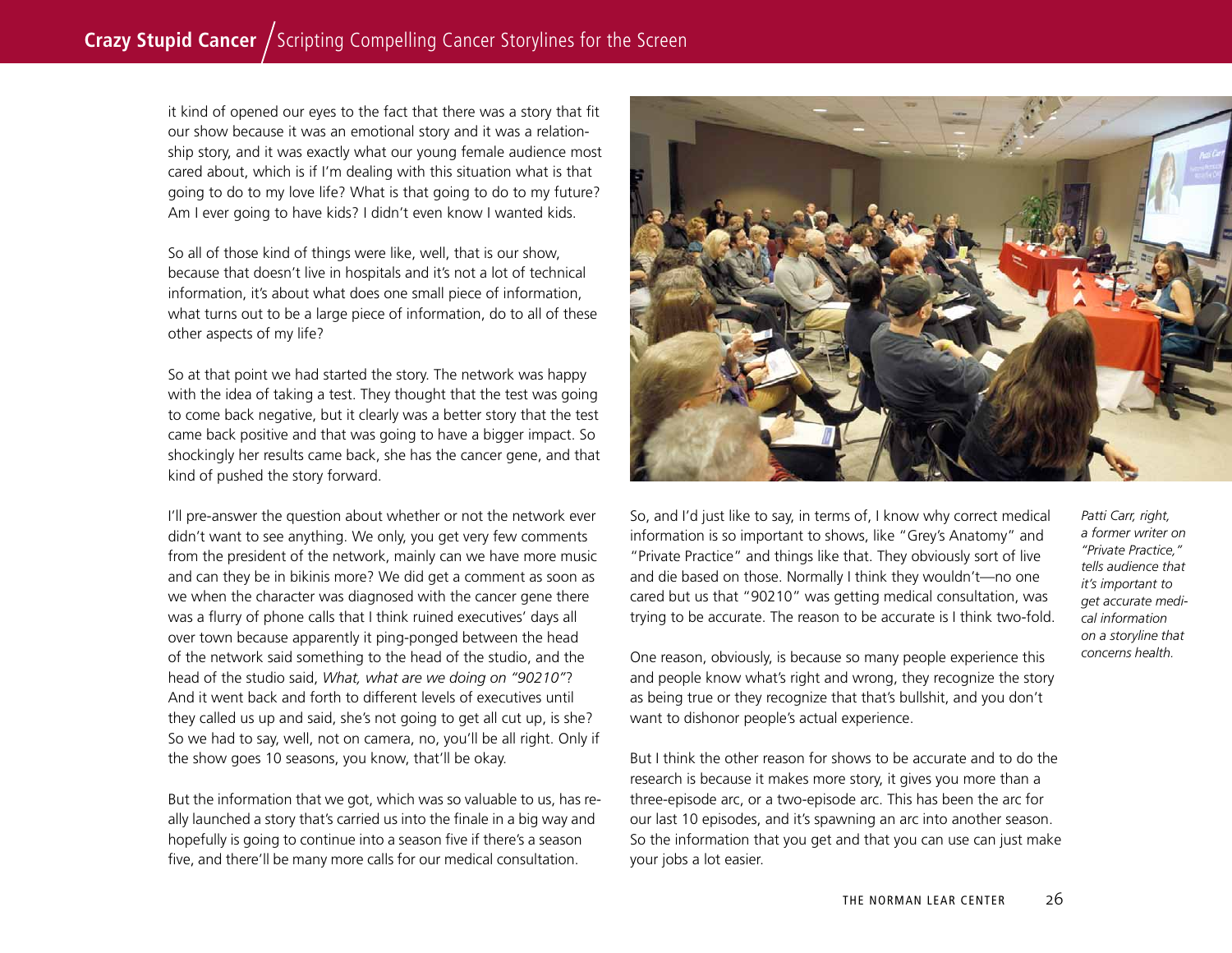# **Sandra de Castro Buffington:** Thank you.

### [Applause]

I know. So we'd like to—it's just really stunning, actually, to hear Jessica's story and then to hear Patti talk about her work and see her clip because, you know, there's so much affinity. And we'd like to give you a chance to ask some questions, and I would like to start—we're going to come back to you because there was a piece in the story we wanted to share but I'd like to start with Stacy—and are you here, Stacy? There you are, okay, great. Stacy is with I'm Too Young For This! Cancer Foundation, and we'd like to hear from you, first.

**Stacy:** Hi, everyone. I'm Stacy. Can everyone hear me?

**Sandra de Castro Buffington:** Well, let's get her a microphone.

**Stacy:** Okay, awesome, thank you. I am with what is now formally the I'm Too Young for This! Cancer Foundation. We've rebranded our self with our slogan, which is subsequently Stupid Cancer.

I am a young adult cancer survivor. I'm 27. At the age of 20 I was diagnosed with thyroid cancer, in the throes of my college career. Woo-hoo! So, Patti, it looks like you and I should talk.

Stupid Cancer is an organization, we are the nation's largest young adult advocacy group for young adults living with cancer. I met five years ago Matthew Zachary, who is the founder of the organization, another young adult cancer survivor, actually on the set of Lifetime's "Side Order of Life," which was a little show that had a character with cancer. Margaret Nagle created it, and that was my first job in television as a PA. Unfortunately, I turned to the dark side, and now work in reality television, so don't hate me.

But that's where I met Matt, and Matt was consulting with Margaret, who created the show, on portraying the character most accurately, and I joined forces with Matt and grew within the organization and am now a board member of the organization. And we are an organization that is run entirely by young adults living with cancer, all volunteers . . . all volunteers. That's what I do. That's my story, and I'd love to talk to everybody else more about this and help in the educational process. That's me.

# **Sandra de Castro Buffington:** Thank you.

# [Applause]

Okay, maybe you could just raise your hands and we'll go ahead, get started there?

"But I think the other reason . . . to be accurate and to do the research is because it makes more story, it gives you more than a three-episode arc, or a two-episode arc." **– PATTI CARR, "90210"**

John: Hello. I'm John. I have a question for Patti Carr, and I apologize if this is really, really left field, but in addition to everything that you do you happen to be one of the writers on one of my favorite all-time shows, "Boy Meets World."

**Patti Carr:** "Boy Meets World"— I was going to say it must be "Boy Meets World."

**John:** Ah! I'm going to be really bold and ask if afterwards you would sign my copy of "Boy Meets World," season seven?

**Patti Carr:** Absolutely!

John: Awesome. All right, that's all I need to know. Thank you, and thank everybody also on the panel. You guys are amazing. You're my inspiration, so thank you.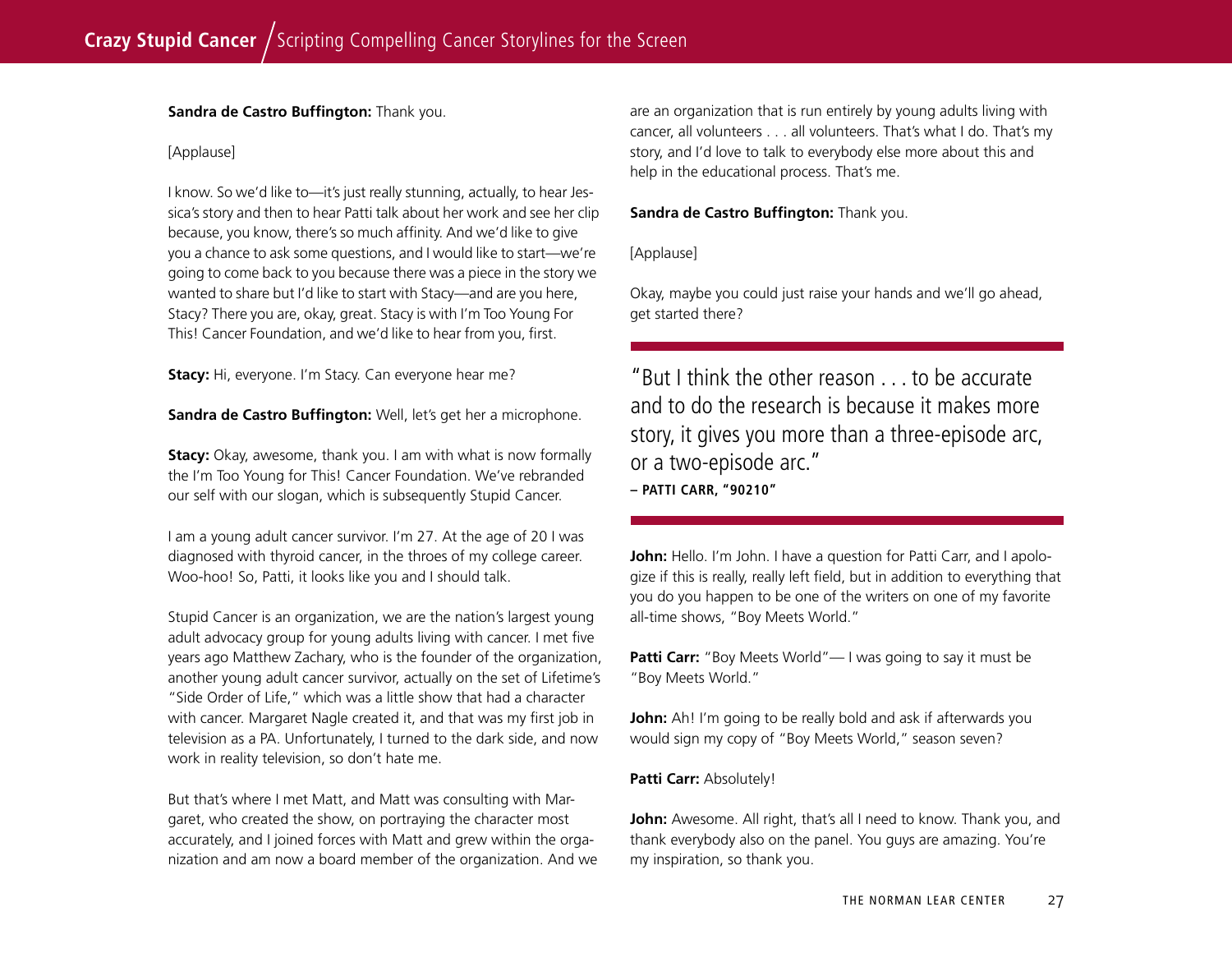**Sandra de Castro Buffington:** Okay, there's a hand here? Right here?

**Unidentified audience member:** In terms of our responsibility as communicators and working with media, scale and proportion, now I had never heard of BRCA before. Tonight I heard a story. I saw it on one television show. Now I saw it on two television shows. So how do we start to deal with I don't know how rare it is or whether what you're asking is every woman to get screened, because that's one question because if there are indicators that every woman doesn't have to then that's another situation. So if it looks like we're promoting television that it looks like something is very rare, isn't, what are we doing there and how do we make sure that everything gets represented properly.

**Sandra de Castro Buffington:** Who'd like to—go ahead, you want to start?

Jessica Queller: Well, first of all, it's rare but it's not very rare. Maybe we can share this question, but I guess one in every 10 cases of breast cancer are hereditary so nine out of 10 are random. But one out of 10 can be tested for or there are different genes. There are two genes that are known, BRCA 1 and BRCA 2. Then there are genes of unknown origin that they're working on finding still every day. So it's possible to have a gene—I mean I have friends who have had breast cancer, their mothers, their sisters, their aunts, and yet they test negative for BRCA. And the doctors say we know this is genetic, it's a gene that we haven't yet discovered.

But basically the doctors advised me and everyone I know that if you have a strong history of breast cancer, which means a mother, a sister, an aunt, in your family, to be tested. But, that said, it can also come from the father's side. So we didn't know about the history in my family because it was from my mother's father and he was a deadbeat dad and stuff. So we didn't know about that side of the family, but it's also predominantly found in Ashkenazi Jews, so it's very important for the Jewish . . . It's probably been on "House," it's been on "In Treatment," it's been almost everywhere by now.



**Dr. Lisa Richardson:** So I think to make the point that like what is too much and what is scalable. So both of the stories—well, all the stories we've heard tonight have been in context of the family history, so that's where you start, and so both were correct that way, so it is scalable.

**Sandra de Castro Buffington:** Okay, there's a hand back here?

**Unidentified audience member:** Jessica, I just wanted to tell you that I read your book when I was recovering from my mastectomy this past year, and I'm BRCA 1. I found out after losing my mom, and I did all the research I needed to and saw surgeons and made the decision not to have a prophylactic mastectomy. And you were not crazy, I was. So I think that what you did was incredibly important, and I've been wanting to meet you for a long time and I'm really honored to be here tonight. Thank you.

**Jessica Queller:** Thank you so much.

*Stacy, a member of the I'm Too Young for This! Cancer Foundation, takes the microphone to tell the panel about her group, an advocacy organization for young adults with cancer.*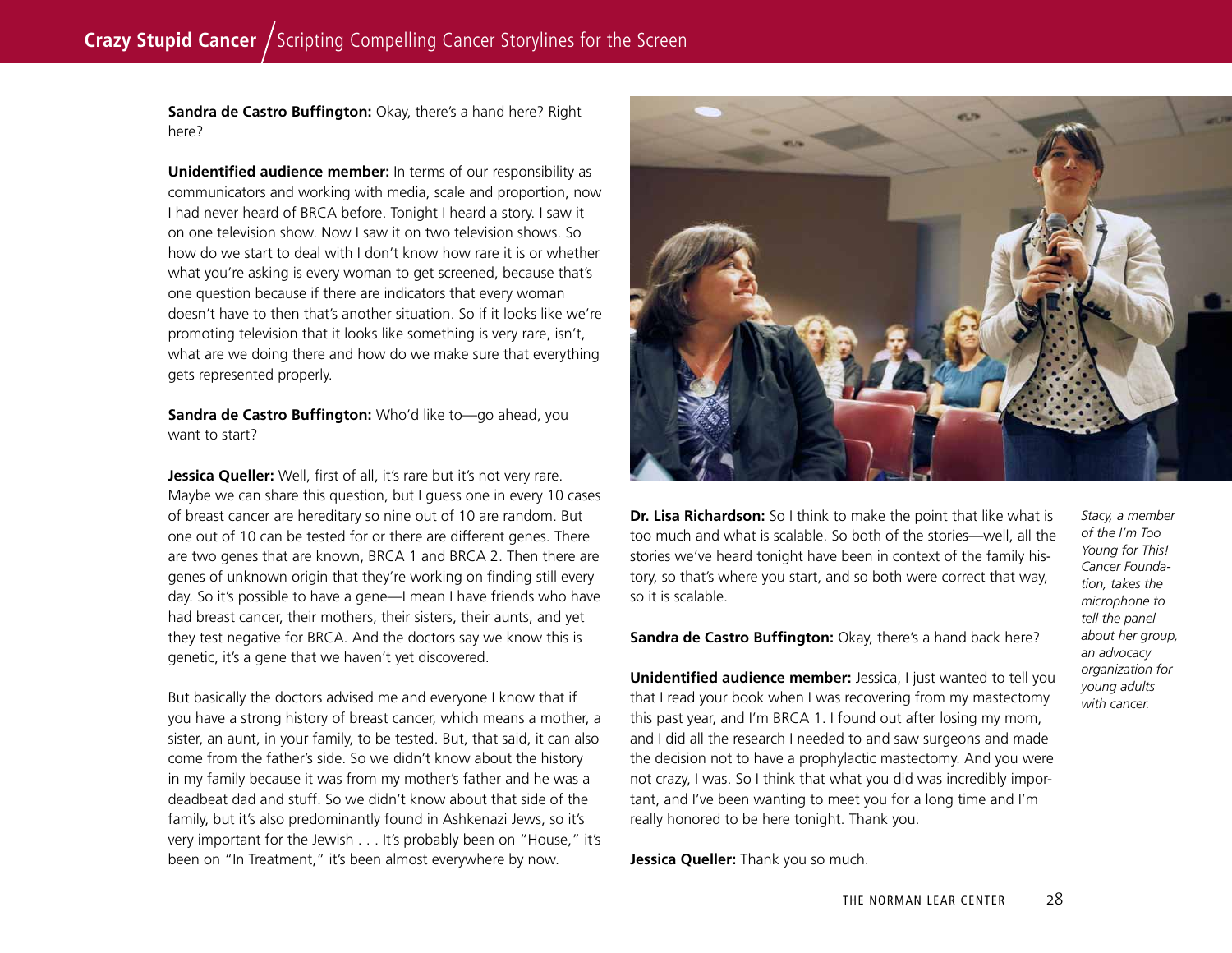# [Applause]

**Roger Holzberg:** Hi, I'm [Roger Holzberg]. I went the opposite path from Jessica. I was diagnosed with cancer and I left entertainment and went to work for the National Cancer Institute to tell stories. Our two physicians posed—both said you really can't tell the story in half an hour in any kind of depth. And I really want to ask the show runners how are you tying transmedia into your stories? Because when someone hears that story on "90210" they don't come to the National Cancer—they don't come to cancer.gov, they go to 90210. com. And is there follow-through through those stories to give the direction, the deeper learnings that patients or people need to get once they get introduced to subjects that are presented on the shows?

**Sandra de Castro Buffington:** So do you want to take it—go ahead?

**Darlene Hunt:** I don't really want to take it because I'm nervous. You know what? I've got to be totally honest, I think there's a little bit of a—there's a nervousness in having—because we've had some requests from cancer foundations, people who want to line-up with us, but that becomes kind of a tricky world because a couple of things. Then I feel like then we really have to walk a certain line. I mean we're not a medical show, we're not a documentary, we're not a truth- telling show. I always say that this is about entertainment and yet I'm so honored that people watch us and find comfort or can relate.

But the actual—it becomes a really tricky thing to really want to tie into a known group because—so I don't know how to answer you. I don't know that—I'm not totally sure if we are tied into a group, that's a little bit of a Showtime issue. They kind of make those choices, and I don't know what all goes into them aligning with any particular group to say, hey, get more information here or there or whatever. But I know that this subject has been—has come up a little bit, and it always makes us nervous to feel like we're selling somebody else's point of view.

**Sandra de Castro Buffington:** Well, Roger, thank you very much for asking that question. And I'll just share with the audience and maybe even some of the panelists that this is one of the things that Hollywood, Health & Society does with the shows. And it's often not through the writers and producers, it's through their dot coms. So it would be cw.com, nbc.com, abc.com.

So when the writers, we've consulted on a story, and they tell us when they're going to air that story we'll contact the dot com and offer them web links to credible sources of information. And we actually also—so the way, we're like the bridge groups. So we go to the CDC and we say can you write a bunch of tweets on the BRCA gene? They send them to us. We contact the dot com or an

"Jessica, I just wanted to tell you that I read your book when I was recovering [from] my mastectomy this past year, and I'm BRCA 1. . . . I did all the research I needed to and saw surgeons and made the decision not to have a prophylactic mastectomy. And you were not crazy, I was." **– UNIDENTIFIED WOMAN IN AUDIENCE**

executive with the network, cw.network and we say here are the tweets, if you want we'd love for you to tweet to your fan base with the facts. And here's some web links, and we often place web links on the show's websites. Sometimes the writers and producers aren't involved in that, at all. And it's sometimes not their decision.

But I don't know, Patti, if you have anything to say?

**Patti Carr:** Well, I—just to speak to that from—for our show and then maybe someone can correct this if it's —if I'm wrong. We did talk about doing a PSA associated with the arc. The problem that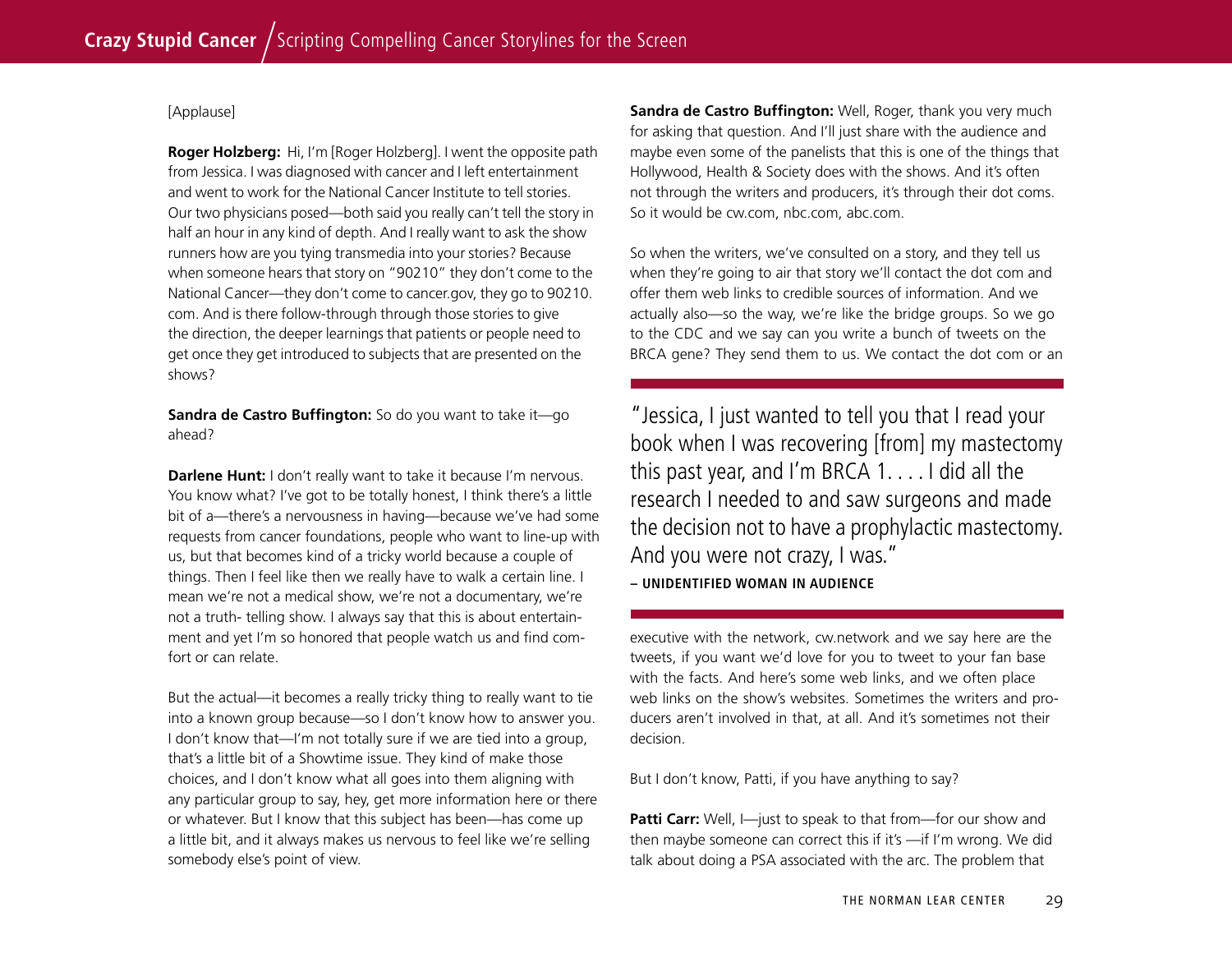we felt like we were running into was that the BRCA gene is privately owned and there's only one company that does the test and it's for profit. So to give people information that would encourage them to use that service becomes—

# **Unidentified speaker:** A whole other story.

Patti Carr: It is, and it's a very compelling story, as well, and that somebody should tell on a show. But it became a sort of a legal difficulty of we tended in the past they've only done a PSA for—they have very sort of specific criteria and it's always nonprofit. I didn't know how to do a PSA for this particular situation that didn't bump up against that.

**Sandra de Castro Buffington:** That is very interesting. And, actually, we worked with "90210" on the bipolar disorder storyline and Silver also is bipolar, right? So she's got it all. In that case, the show did have a PSA and the—let's see, bipolar—SAMHSA, Substance Abuse and Mental Health Services Administration in D.C., helped us write the copy which we sent to the show, and they had the lead actor appear. And they referred viewers to both a landing page with a nonprofit organization and a call-in hotline number. And they had huge traffic peaks thanks to the storyline and this PSA, so.

**Patti Carr:** I mean we would be happy, we'd be happy to do it if we could—if we knew how to do the PSA without basically advertising.

**Sandra de Castro Buffington:** Yes, we actually placed over 800 web links on shows last year, and we had 221 storylines air with accurate health information in them that we consulted on.

## [Applause]

**Unidentified audience member:** I wanted to bring up Dr. Richardson was talking about prevention, and Dr. Trisal was talking about how in Lancaster certainly people seem less educated in this area. And there's been a tremendous amount of resources beginning to come to light that's existed for a long time that what we're



putting into our bodies, nutrition and lifestyle, play a dramatic role in the growth of cancer. I mean I believe that we all, unfortunately, can get cancer, aside from genetic pieces it's what we're doing to our bodies and the environment is doing to us.

And yet I haven't seen on shows, yes, in some documentaries, but in entertainment where a character chooses, let me change the way I'm eating, let me change my lifestyle. And I personally have a friend who was given a terminal diagnosis and said I'm going to change the outcome, and she became a totally plant-based eater and lost a tremendous amount of weight, exercised, and was supposed to die within three years and is alive 12 years later.

So I would like to know if this is something the writers have considered introducing, and has it ever been potentially a problem with the advertisers that might be on the shows? Because my friend, who's here, recently pitched to help fight obesity, a show, and was told that but we have Kentucky Fried Chicken and McDonald's as

*Audience member Roger Holzberg asks the panel a question on the use of transmedia —telling a story and providing information across different platforms for more impact.*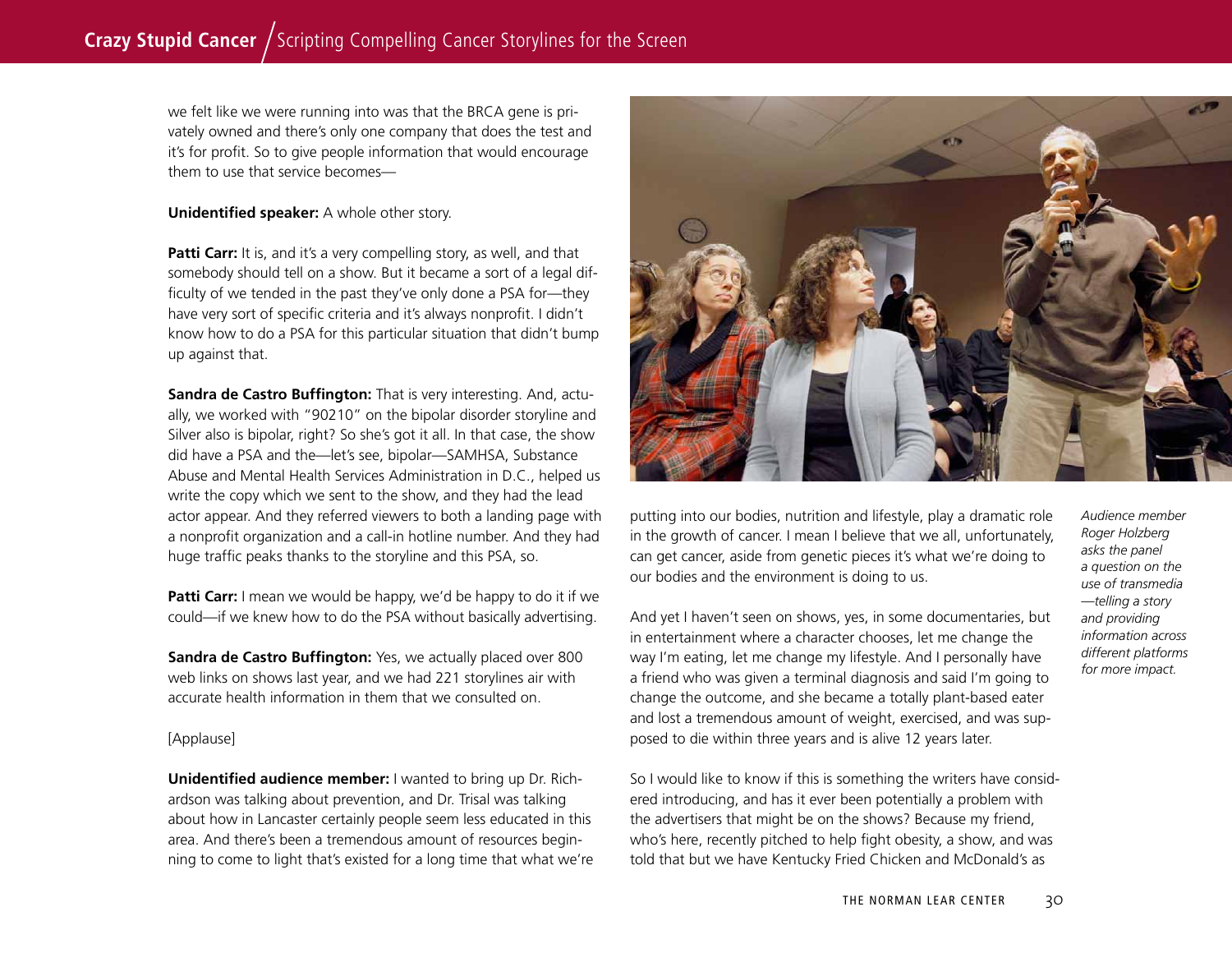our advertisers so we can't accept the show even though it sounds wonderful. So I'd like to ask that question.

**Sandra de Castro Buffington:** Okay, who would like to?

**Patti Carr:** I think I'm the only one with advertising.

**Darlene Hunt:** Well, you know, we have a—I'm sorry, did someone jump in?

**Darlene Hunt:** Susan Sarandon is doing an arc on our third season, which none of which has aired yet, but she plays a breast cancer survivor who now does public speaking on the subject, and she, you know, her character is all about juicing and is actually sponsored by a juicer, and so that kind of plays into the story.

We had talked a lot about sending the main character into this wellness center where they do— we watched a documentary about people, a wellness center in New York where they changed their life by doing exactly what you're talking about, dramatically changing your diet and so forth. And we found that compelling and really thought that that could be a road to lead Cathy down.

In the end it kind of morphed into something else because our characters are— it's more about relationships and points of view. And so it turned into her bumping up against this character and kind of following her for awhile and her—she's a joyologist and a motivational speaker and a very compelling speaker, who does believe in juicing and the whole thing. So it kind of morphed into that.

Now do I think you're going to love that because we're selling that this is a great way to go and can beat your cancer? No, we turned it on its ear and we play into some intricacies in terms of the character. We don't—we absolutely don't take the point of view that this doesn't work. The point being we recognized it as something cancer survivors, people fighting their cancer, we recognized it as something people are doing. So that is spoken to in the series, as far as taking, focusing on it or making it kind of a soapbox issue,

not so much, but we acknowledge it.

**Sandra de Castro Buffington:** That's great. Did you want to say anything, Patti?

**Patti Carr:** Just that I mean we haven't gone to that place in the show and, obviously, she's been tested for the gene. That said, I don't know that we would get resistance on the—from the advertisers. I think in our particular case the fact that we are a show for young women and it's— our young women are extremely thin, that the idea of them going on a diet proponent, pushing the fact that a very restrictive diet is healthy, that would be where I would

"We've had some requests from cancer foundations, people who want to line up with us, but that becomes kind of a tricky world because a couple of things. Then I feel like we really have to walk a certain line. I mean we're not a medical show, we're not a documentary, we're not a truth-telling show." **– DARLENE HUNT, "THE BIG C"**

think we would run into problems. I think it's very dependent on who your audience is and you have to speak to your audience and recognize that you may be trying to address one issue and bringing up another issue all together.

**Dr. Vijay Trisal:** Let me chime in a little bit. So part of the information that you are seeking is so complicated that there is no right answer to that. So we don't have specific established guidelines that this is right, that is wrong, and there is still a huge market for all these supplemental medications, which we don't know how to deal with. I deal with this in my chemotherapy patients who are on five different supplements, and we really don't know what it does